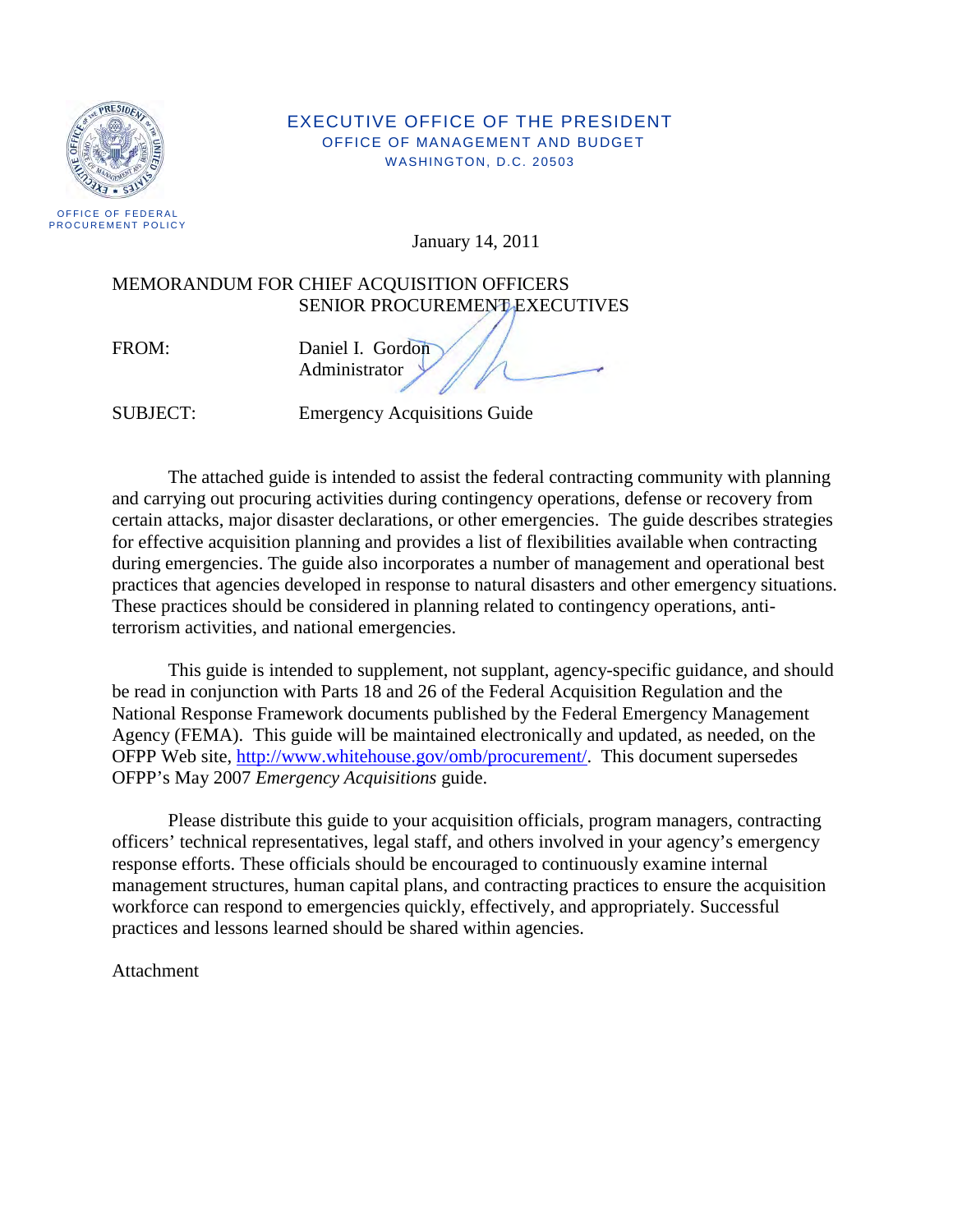# **EMERGENCY ACQUISITIONS**



### **January 2011**

## Executive Office of the President Office of Management and Budget Office of Federal Procurement Policy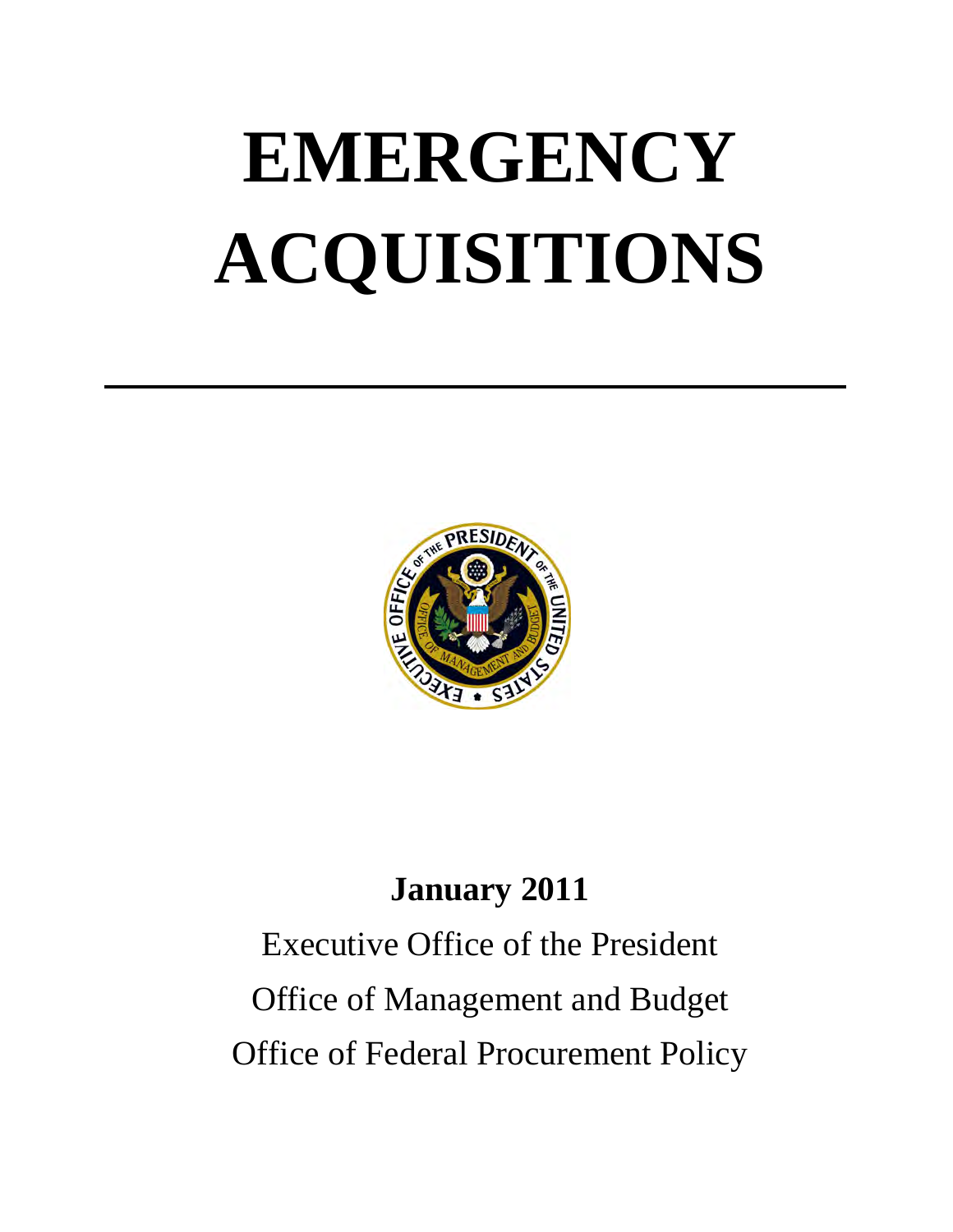#### **Table of Contents**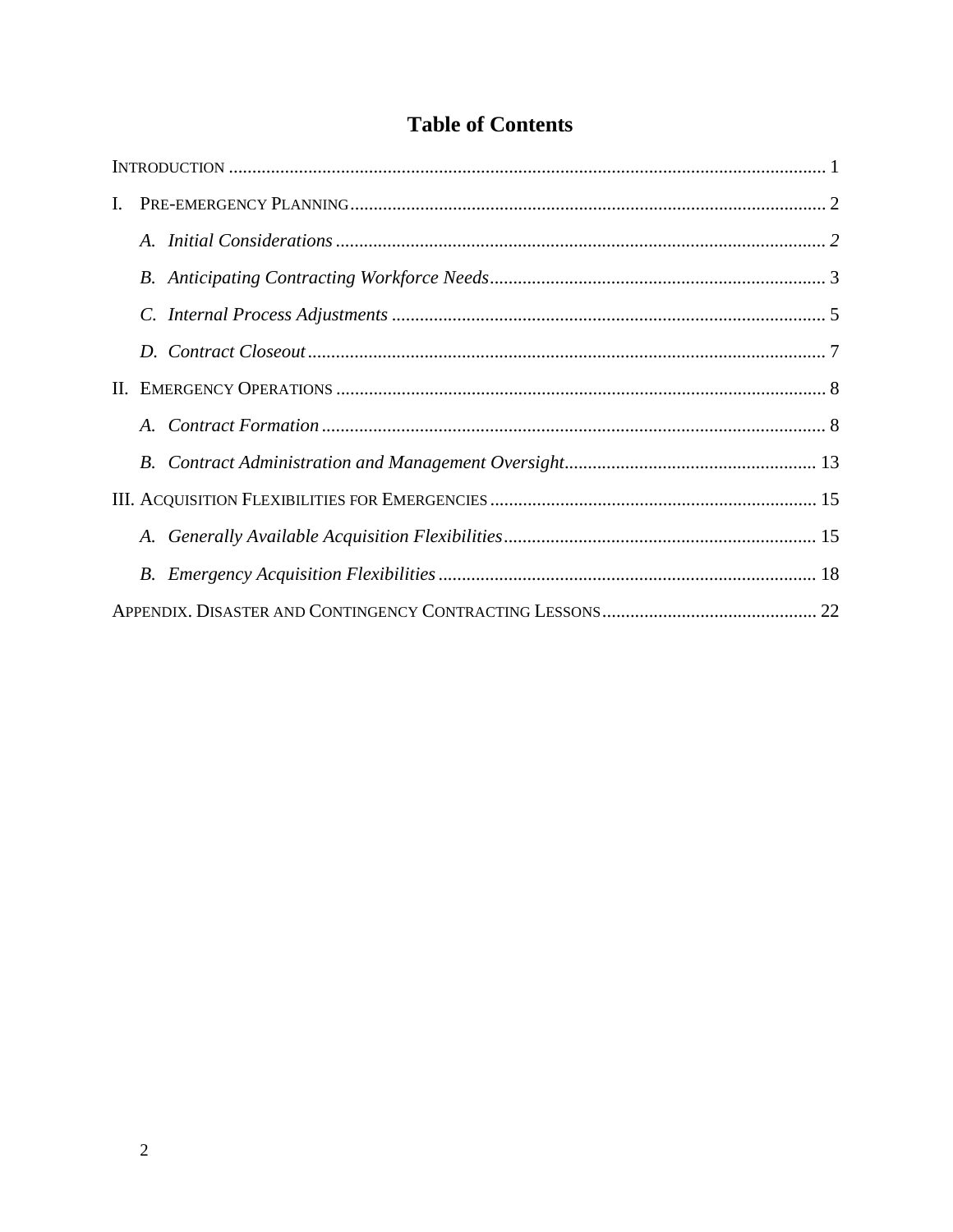#### Introduction

This guide is intended to assist the federal contracting community with planning and carrying out procuring activities during contingency operations, defense or recovery from certain attacks, major disaster declarations, or other emergencies. Each emergency is different. Viable readiness plans and personnel trained in emergency contracting procedures will help to optimize the government's responsiveness during an emergency situation. This document highlights preemergency planning, considerations when awarding or administering contracts supporting emergencies, and acquisition flexibilities to improve the agility of the acquisition workforce during these critical situations. It reflects a number of management and operational best practices that agencies have developed in response to natural disasters, contingency operations, and other emergency situations. It also reflects a number of lessons documented by various oversight activities.

The guide is presented in three parts:

 $\ddot{\phantom{a}}$ 

- Part I discusses organizational and individual response planning efforts agencies should undertake to improve responsiveness during an emergency.
- Part II contains reminders for agencies to consider when awarding and administering contracts during emergencies.
- Part III reviews the flexibilities available to agencies for use during emergencies.

Developed jointly by the Office of Federal Procurement Policy (OFPP) and the Emergency Response and Recovery Working Group under the Chief Acquisition Officers Council (CAOC), this guide is not all-inclusive. It is intended to supplement, not supplant, agency-specific guidance. It should be read in conjunction with Parts 18 and 26 of the Federal Acquisition Regulation (FAR) and the National Response Framework documents published by the Federal Emergency Management Agency (FEMA).<sup>[1](#page-3-0)</sup> This document supersedes OFPP's *Emergency Acquisitions Guide* issued in May 2007.

Special thanks to Brigitte Meffert of the Department of the Interior, Jill Stiglich of the Department of Defense (DoD), and David Duda of the Department of Homeland Security (DHS) for their participation in the development of this revision.

Questions or comments may be directed to EmergencyAcquisitionsGuide@omb.eop.gov.

<span id="page-3-0"></span><sup>&</sup>lt;sup>1</sup> The National Response Framework documents are located at [http://www.fema.gov/emergency/nrf/.](http://www.fema.gov/emergency/nrf/)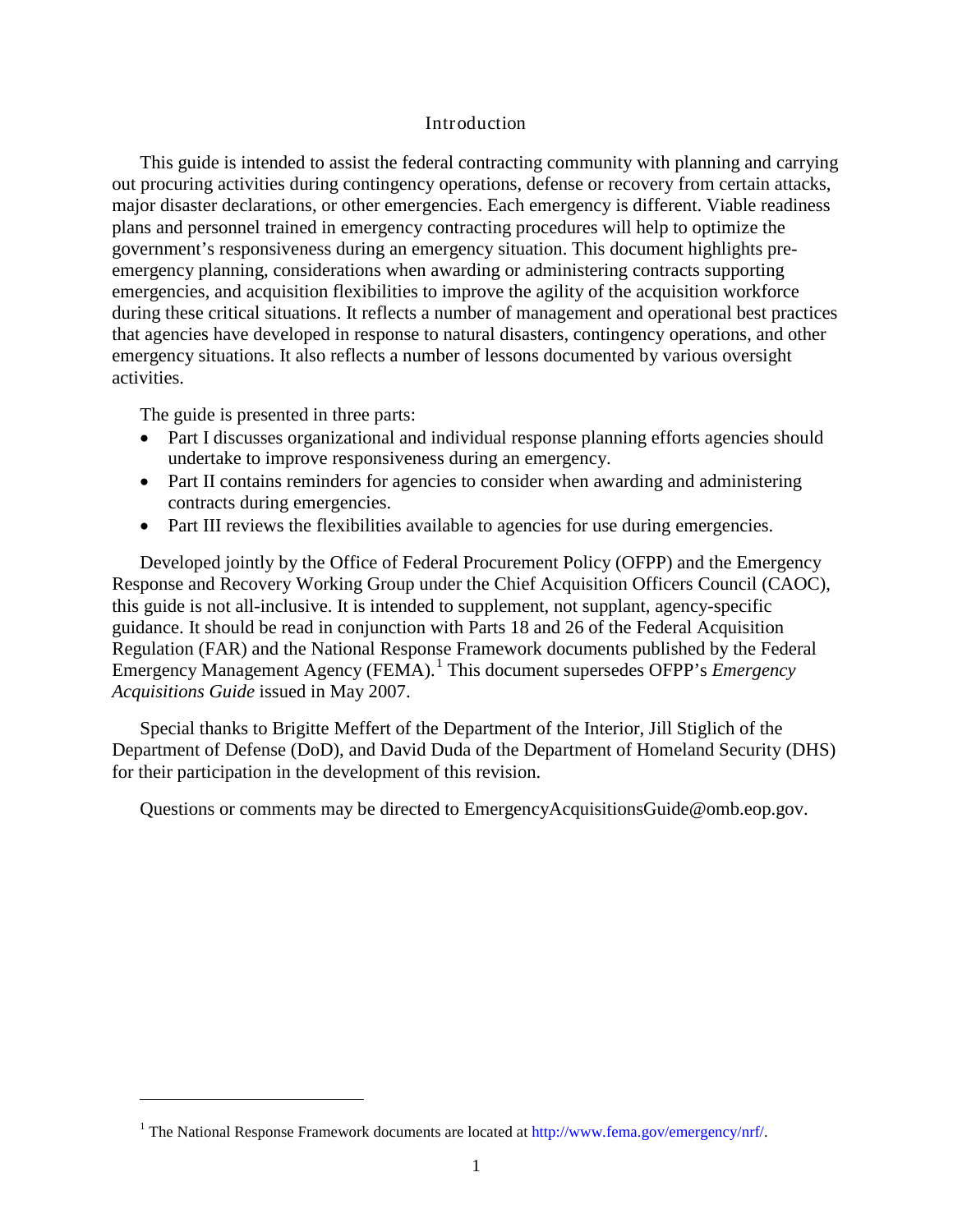#### I. Pre-emergency Planning

Planning for emergencies allows for effective contracting support. Timely response may save lives, reduce property loss, enable greater continuity of services, and enhance logistical capability in the wake of disasters.

#### A. Initial Considerations

Emergencies are not predictable. However, agencies can and should have a reasonable idea of how to respond to a given incident or situation. Establishing organizational priorities and planning effectively before an emergency arises will help to avoid delays in meeting requirements, reduce complexities, and eliminate redundancy of effort when a contract action is required.

To ensure timely and effective decision making, functional roles and responsibilities for individuals supporting emergency operations must be clearly defined. Contracting professionals should work closely with others (program/project managers, logistics personnel, legal counsel) to develop a common and coordinated understanding to meet the government's needs during an emergency. Working together, these personnel should review historical data to identify the products and services the agency has required in previous emergencies. Figure 1 lists some topics for consideration, and the appendix contains additional lessons learned and oversight reports that will be helpful guidance in emergency or contingency responses.

#### **Figure 1. Evaluating How Previous Emergency Needs Were Met**

Agencies should evaluate how emergency needs were addressed in the past. Consideration should be given to the following:

- Type of emergency and the associated needs with each phase of the emergency (initial response, recovery)
- Types of acquisition methods, contract terms and conditions, and prices paid
- Roles and responsibilities assumed by other agencies providing acquisition assistance and the interagency agreements used to document responsibilities
- Approach to funding the acquisitions
- Types of logistical challenges encountered in delivering products and services and steps taken to address those challenges
- Legal issues
- Management's overall assessment of agency and contractor performance

Note: Reprinted from DoD's *Contingency Contracting: A Joint Handbook for the 21st Century*.

Agencies should familiarize themselves with precompeted contracts to determine if any such contracts meet potential needs. For example, the pricing and the terms and conditions may be suitable for immediate post-disaster needs, but may not be suitable for follow-on reconstruction efforts.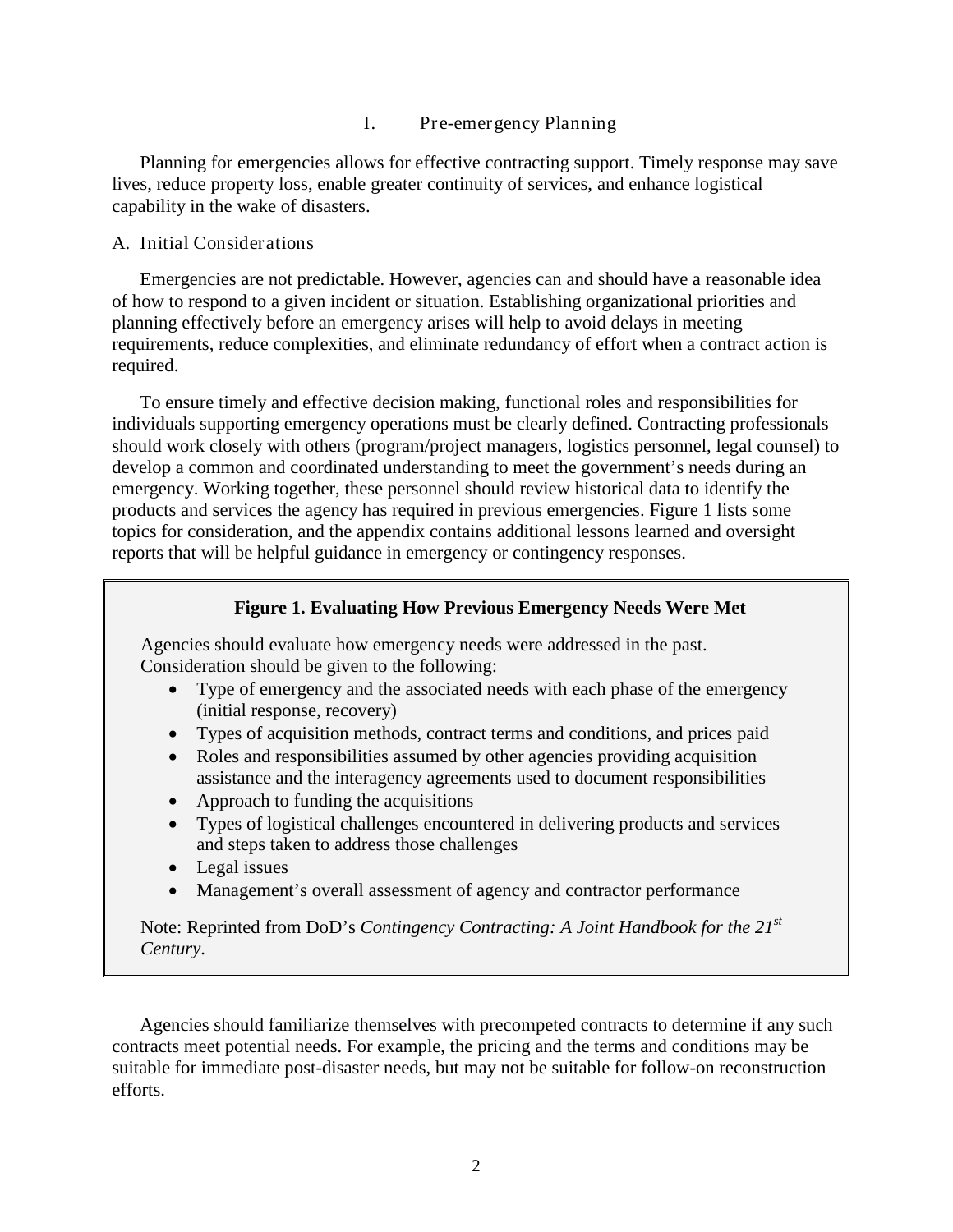The CAOC's Emergency Response and Recovery Working Group seeks to improve access to information that can assist the acquisition workforce with planning for and addressing emergencies. The working group created a community of practice website [\(https://acc.dau.mil/emergencyresponse\)](https://acc.dau.mil/emergencyresponse) so that agencies can share information about their policies and procedures, best practices, training resources, and other information of interest. The site also provides links to other resources of interest, such as Internet pages managed by the Department of Health and Human Services and the Department of Homeland Security for information on preventing and preparing for avian and pandemic flu. Agencies are encouraged to periodically visit the community of practice and share their practices and other suitable information.

Agencies should develop emergency contracting training exercises to test processes and familiarize personnel with all phases of an emergency or contingency.

#### B. Anticipating Contracting Workforce Needs

Anticipating personnel issues and addressing any gaps in resources before an emergency arises will save valuable time. Key areas to address are training and the availability of additional acquisition support personnel. Emergency-specific training will help ensure understanding of the appropriate roles of federal, state, tribal, and local government entities in a response effort.

**1. Training.** 

 $\ddot{\phantom{a}}$ 

**a.** *Emergency-specific training.* FEMA's Emergency Management Institute (EMI) offers online courses on the National Incident Management System (NIMS) and the Incident Command System (ICS) for all who may deploy during an emergency.<sup>[2](#page-5-0)</sup> EMI courses may be found at http://training.fema.gov/EMICourses/.

FEMA also offers emergency-specific acquisition courses, which may be of particular value to contracting officers (COs). Some courses are classroom based; others are available as independent study. The following may be of particular interest for COs and other personnel involved in the acquisition process:

- Disaster Contracting
- Introduction to FEMA Office of Chief Counsel
- Introduction to the Defense Priorities and Allocations System (DPAS).<sup>[3](#page-5-1)</sup>

Additional information and sign-up procedures for these and other FEMA EMI courses are available at [http://training.fema.gov/emicourses/.](http://training.fema.gov/emicourses/)

**b.** *Contingency contracting courses.* DoD has defined standard contingency contracting courses. These courses are apart from the minimum training required by the Defense Acquisition Workforce Improvement Act (DAWIA). The Defense Acquisition University

<span id="page-5-0"></span><sup>&</sup>lt;sup>2</sup> NIMS establishes standardized processes, protocols, and procedures that all first responders—federal, state, tribal, and local—will use to coordinate and conduct response actions. ICS, a key feature of NIMS, is a management tool designed to enable effective and efficient domestic incident management by integrating facilities, equipment, personnel, procedures, and communications within a common organizational structure.

<span id="page-5-1"></span><sup>&</sup>lt;sup>3</sup> The Defense Production Act (DPA) Reauthorization of 2009 (Public Law 111-67) authorized the use of DPAS for domestic emergency preparedness, response, and recovery activities; critical infrastructure protection and restoration; and homeland security activities.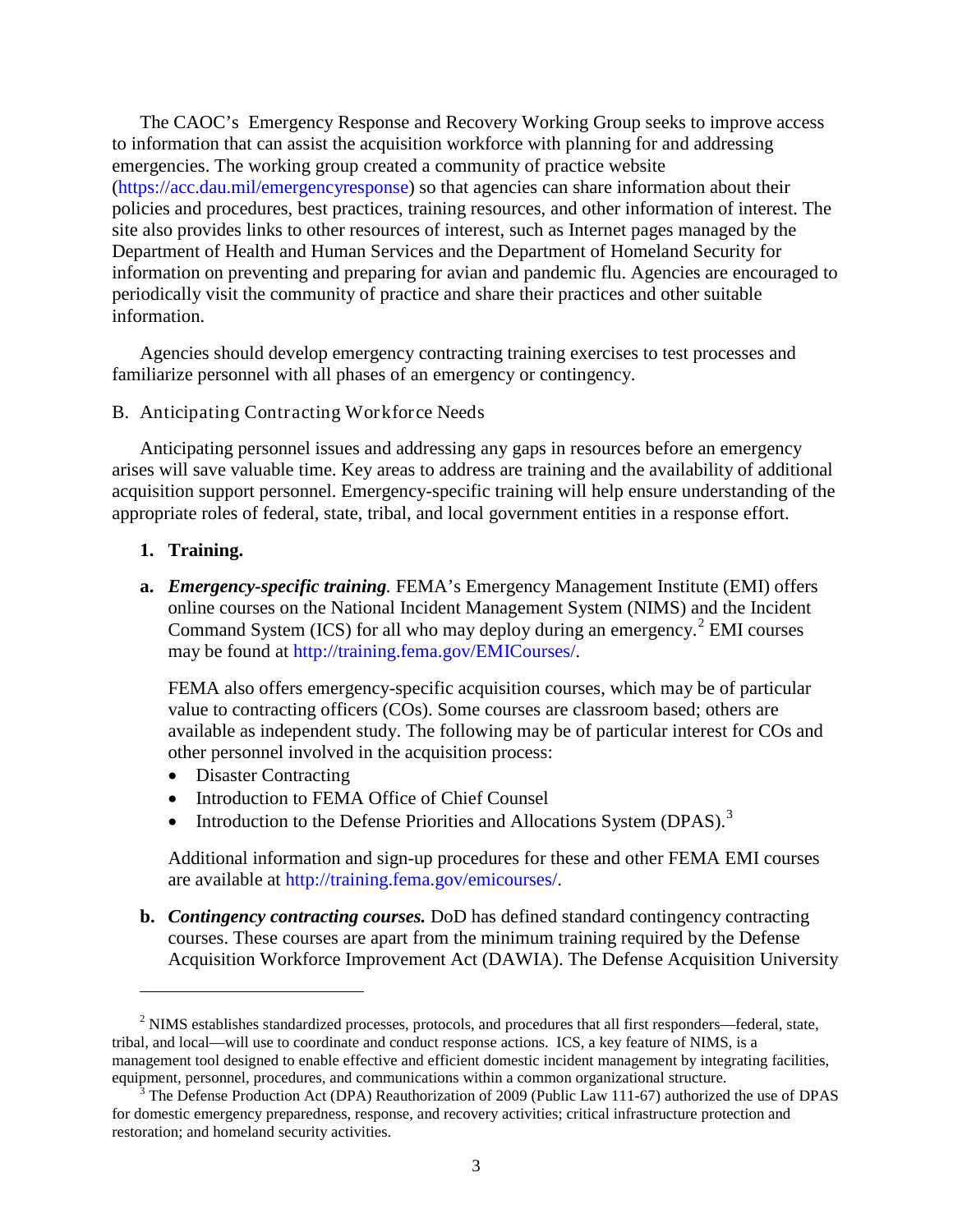(DAU) has worked with service representatives to standardize required contingency contracting courses to ensure well-trained, prepared contracting officers. The DoD contingency contracting training is at least 90 percent common material across all DoD services.

The core training for DoD contingency contracting officers (CCOs) consists of the following DAU courses:

- CON 100, Shaping Smart Business Arrangements
- CON 110, Mission Support Planning
- CON 111, Mission Support Execution
- CON 112, Mission Performance Assessment
- CON 120, Mission Focused Contracting
- CON 234, Joint Contingency Contracting
- CON 237, Simplified Acquisition Procedures
- ACQ 101, Fundamentals of System Acquisition
- CLC 033, Contract Format and Structure for DoD eBusiness Environment.

In addition to the above, the newest contingency contracting course, CON 334, Advanced Joint Contingency Contracting, is now a core course for DoD civilian and military contingency leadership positions. CON 244, Construction Contracting, is optional but recommended for contingency contracting deployments.

**2. Acquisition support.** Each agency with responsibilities for conducting emergency acquisitions should establish, in advance of actual emergencies, a cadre of contracting personnel to function as a rapid deployment force on short notice. Because funds are not usually available in advance of an emergency and requirements may vary considerably, agencies should consider establishing basic ordering agreements (BOAs) or blanket purchasing agreements (BPAs) for additional acquisition professional support from the private sector. BOAs and BPAs will facilitate access to additional support when needed. An agency may wish to use acquisition support personnel to help federal contracting professionals responsible for activities such as market research, contract documentation, , and contract closeout. Agency officials would retain responsibility for all inherently governmental activities, including the award and modification of contracts. See FAR 7.503(c)(12). Where agencies have engage contractors in acquisition support roles, they must ensure they are providing appropriate oversight of activities closely associated with inherently governmental functions and have sufficient in-house capability to maintain control of their mission.

Agencies should also consider establishing service-for-fee agreements with the

- Defense Contract Management Agency (DCMA) or the General Services Administration (GSA) Assisted Acquisition program to evaluate contractor capabilities and support contract administration and
- Defense Contract Audit Agency (DCAA) to evaluate cost reasonableness and conduct contract audits.

To provide additional technical support at the point of operations, an agency may plan to collocate contracting personnel in the field with contracting officer's representatives (CORs) who have received emergency contract surveillance training. DHS employed this practice to mitigate risk during Hurricane Katrina–related operations.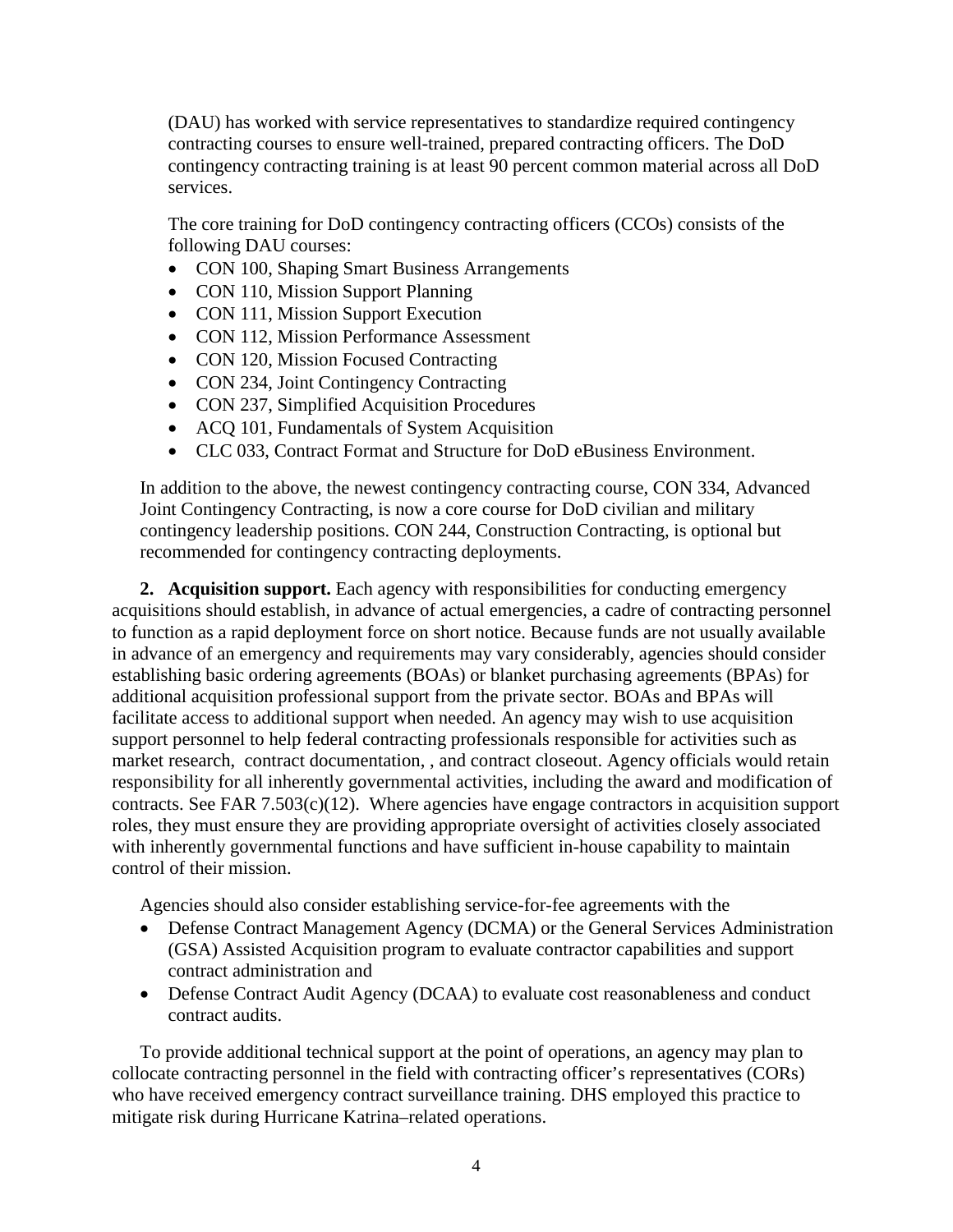**3. Deployment readiness.** The CAOC recommends that contracting professionals have deployment/to-go kits available for use when deployed. To-go kits may vary depending on the disaster environment and expected resources available at the disaster site. Some agencies may have items pre-positioned, but the uncertainties of the emergency environment make it wise to be prepared. (Figure 2 identifies key items to be included in the kits.)

#### **Figure 2. Deployment/To-Go Kits for Contracting Personnel**

Deployment kits for contracting professionals should include the following:

- Warrant
- Laptop (with wireless capability and solar chargers)
- Cell or satellite phone with charger
- Government travel card
- Government purchase card and convenience checks
- Blank contract forms (SF 44, SF 30, SF 1442, and model contract files)
- Current FAR, including FAR 18 on emergency acquisitions and FAR 26.2 on disaster or emergency assistance activities
- Wireless email device
- Basic office supplies necessary for immediate use
- Badges or other government-issued identification
- List of important contact numbers
- Maps of the affected and adjacent areas
- Authorized USB flash or storage device
- Web access (or compact disk) to
	- o the agency's contract writing system;
	- o current sites needed for sourcing, data collection, guidance and references to agency unique requirements, and points of contact; and
	- o an electronic copy of this guide.

**4. Defense contingency contracting handbook.** DoD has developed a contingency contracting handbook, *Contingency Contracting: A Joint Handbook for the 21st Century*, with necessary and practical tools and information for the CCO. The handbook, available in its entirety or by chapter, is at [http://www.acq.osd.mil/dpap/pacc/cc/jcchb/.](http://www.acq.osd.mil/dpap/pacc/cc/jcchb/) Although portions of the handbook apply only to DoD personnel, other information in the handbook, especially the chapters on fiscal law (Chapter 3, Contingency Funding and Requirements Process) and contract administration (Chapter 6, Contract Award and Administration), may be valuable for all emergency contracting personnel.<sup>[4](#page-7-0)</sup>

#### C. Internal Process Adjustments

 $\overline{a}$ 

Agencies should review and adjust internal processes, as necessary, to ensure that warrant thresholds, new approving authorities (such as increased purchase card or third-party draft

<span id="page-7-0"></span><sup>4</sup> The Defense Contingency Contracting Handbook and the Defense Contingency Contracting Officer Representative (COR) Handbook are both available at [http://www.acq.osd.mil/dpap/pacc/cc/index.html.](https://owa.lmi.org/owa/redir.aspx?C=06bcd1f6380f448cb21bd61f7c1bd507&URL=http%3a%2f%2fwww.acq.osd.mil%2fdpap%2fpacc%2fcc%2findex.html)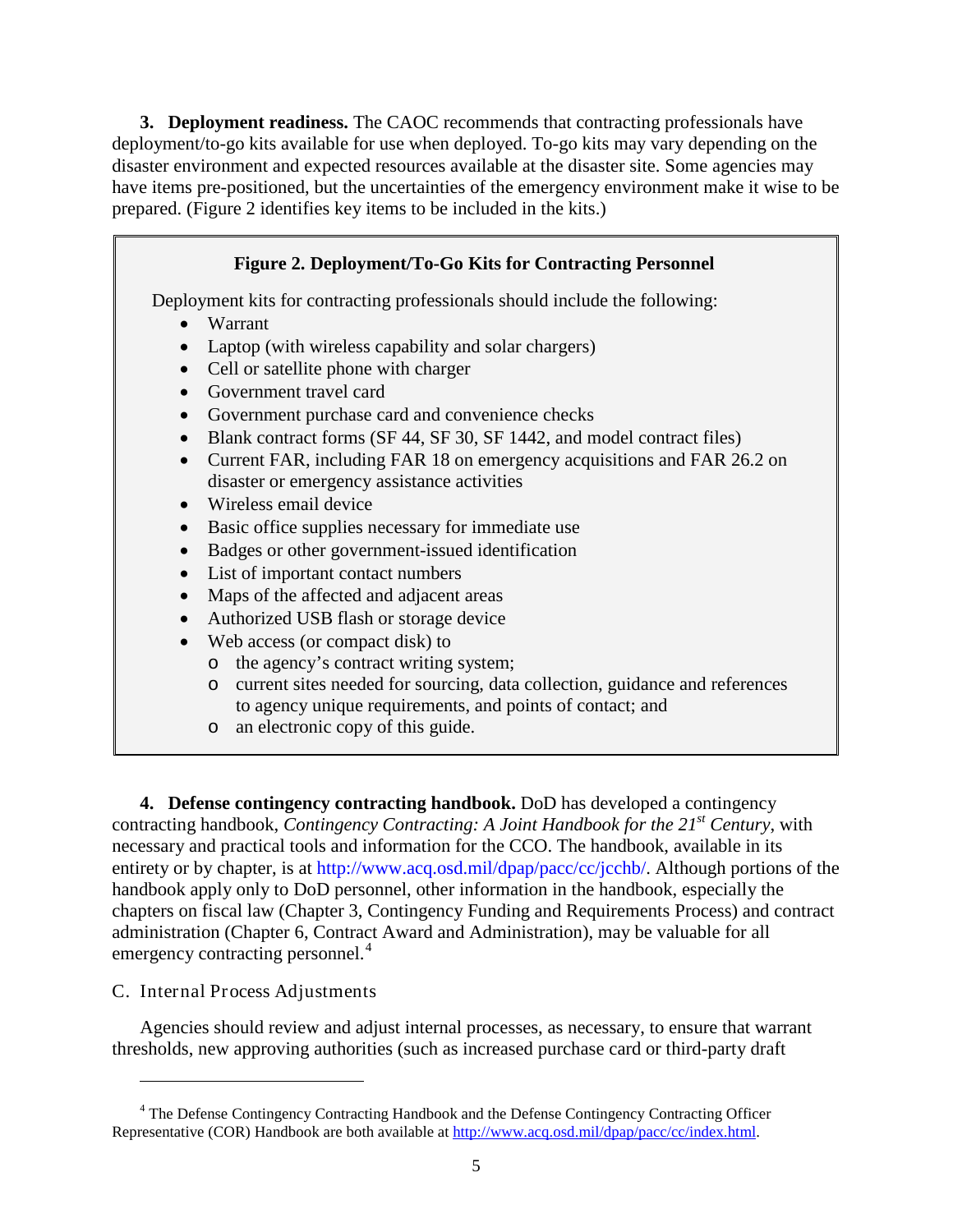thresholds, SF 44 dollar limitations) and other changes to the acquisition process can be made quickly in the event of an emergency. Agency heads should be prepared to quickly authorize acquisition threshold increases when responding to a contingency or in defense against certain attacks. COs should be familiar with applicable thresholds and other acquisition flexibilities related to their deployment.

The following are priorities for agencies to address in internal operating procedures for emergency acquisitions.

**1. Warranting and certification processes.** Agencies should establish expedited processes for modifying or issuing new warrants, as needed, for personnel deployed to an emergency situation. The Federal Acquisition Certification in Contracting (FAC-C) program establishes core, common competencies for civilian agency contracting professionals and is recognized as the standard contracting credential by all civil agencies. Civilian employees who may be deployed should hold a FAC-C at the appropriate level to support the mission.

DoD has similar certification programs to support DAWIA requirements. More information on the DoD acquisition certification programs can be found at [www.dau.mil/catalog/Appendix\\_B.pdf.](http://www.dau.mil/catalog/Appendix_B.pdf) CO qualification requirements for DoD personnel do not apply in a contingency contracting force (see the Defense Federal Acquisition Regulation Supplement at 201.603-2).

**2. Micropurchase thresholds and purchase limits.** Agencies should have processes in place for determining when an increase in purchase card authority is helpful. Purchase card program managers should document the training given to agency personnel, current transaction limits, merchant code limitations, and usage reports. Easy access to training and other administrative records will help agency officials make timely and informed decisions on acceptability of limit increases during emergencies. Agencies should remind purchase card holders that single/monthly purchase limits do not automatically increase simply because the micropurchase threshold has been increased for a particular emergency.

**3. Solicitation/contract review procedures.** Agencies should examine current solicitation/contract review procedures to determine how they may be modified to accommodate emergency situations. They also should examine business clearance requirements related to emergency acquisition flexibilities and increased thresholds. Agencies should also be cognizant of where key players will be and how to contact them during emergency situations. COs should know the answers to key questions: "Where will my lawyers be?" "If I need Head of Contracting Activity approval, how can I contact him or her?"

**4. Contract files.** Before an emergency response or deployment is required, agencies should develop model contract files that contain all necessary forms needed during an emergency. This will help ensure consistency in file setup and documentation and will provide a quick reference for contracting professionals. Proper contract file documentation remains a requirement during this fast-paced environment and is an important element that should not be overlooked. The documentation helps in current contract management and can provide helpful insight for future decision-making. See also Section II.A.13 below.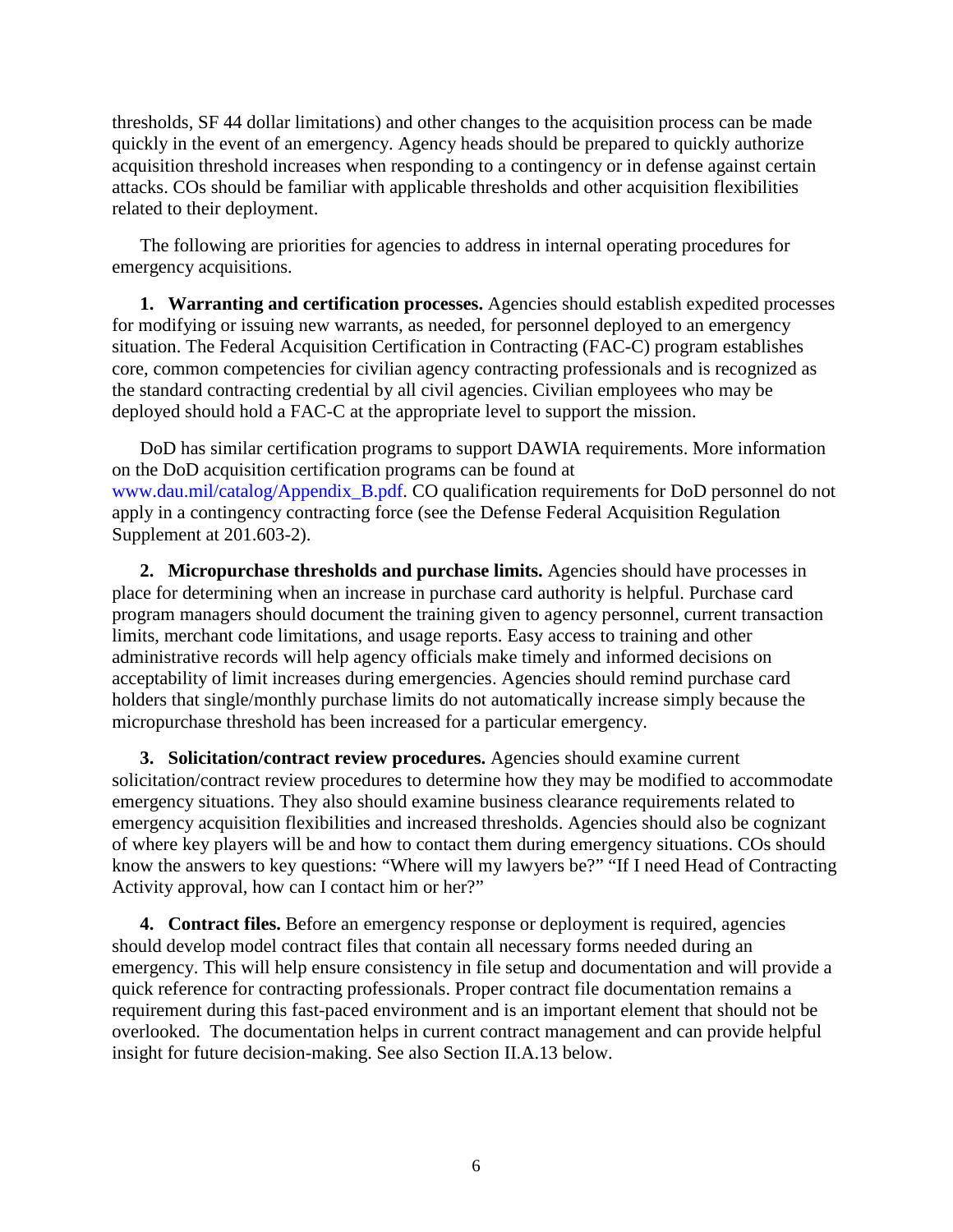**5. Transition of work.** Agencies should plan to transition response, relief, and reconstruction work to local firms unless the head of the agency determines in writing that it is not feasible or practicable. (See FAR 26.203.)

#### D. Contract Closeout

Agency planning should anticipate requirements to close out emergency acquisitions either onsite or after the CO, the COR or contracting officer's technical representative (COTR), and the contract files have been relocated to different or permanent locations. Closing out contracts on emergency or contingency awards may be particularly challenging due to successive acquisition personnel assignments over the period of performance and variations in award and administrative systems over the life cycle of the emergency. Quick closeout procedures may reduce the closeout burden for certain contracts. See FAR 42.708.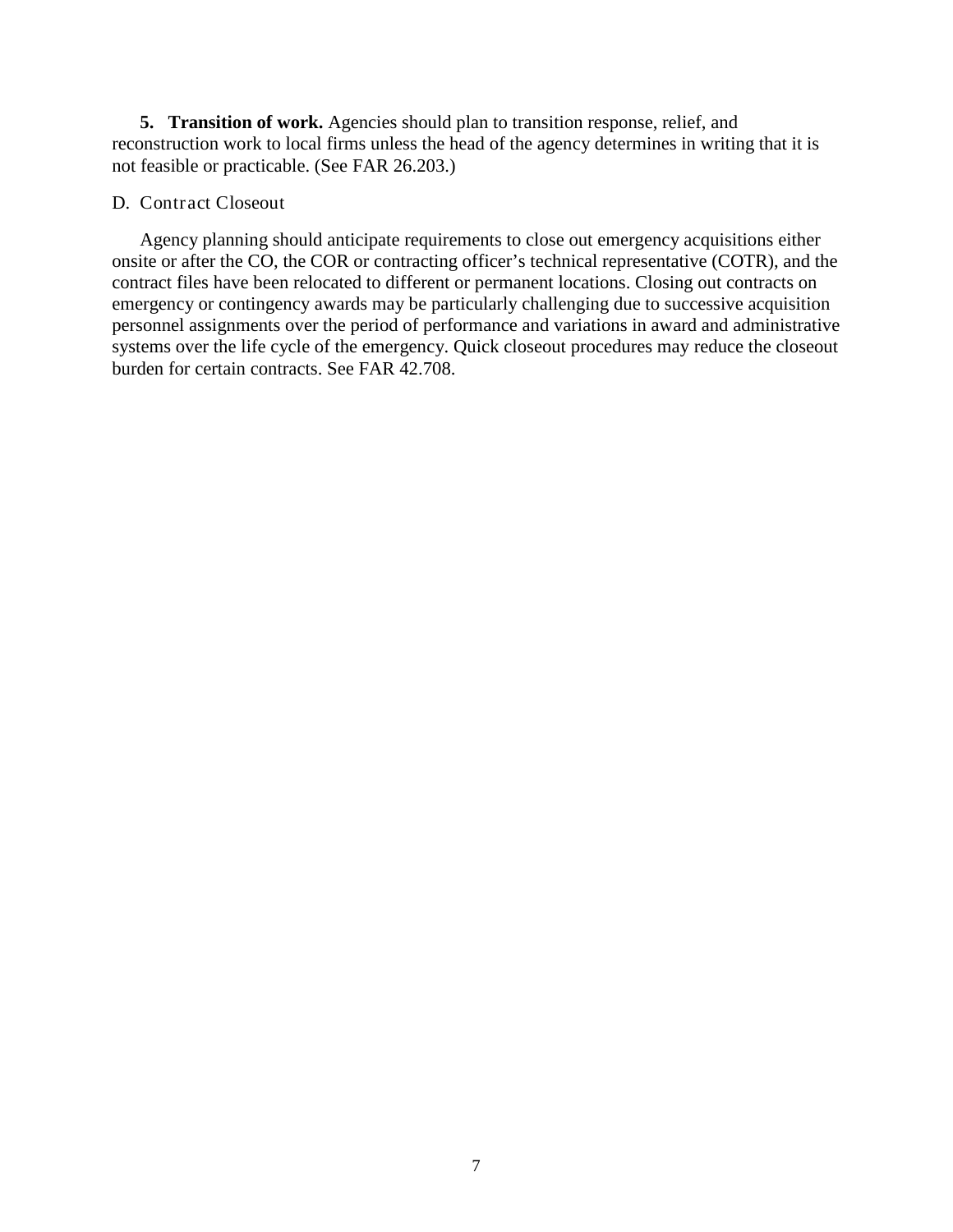#### II. Emergency Operations

This section contains reminders to consider when awarding and administering contracts during emergencies.

#### A. Contract Formation

**1. Authority.** Properly appointed contracting officers have authority to enter into, administer, or terminate contracts and make related determinations and findings to the extent of the authority delegated to them. COs must receive clear instructions in writing from the appointing authority (see FAR [1.603-1\)](http://farsite.hill.af.mil/otcgi/llscgi60.exe?ACTION=Highlight&SORTBY=%54%49%54%4C%45&QUERY=%72%61%74%69%66%69%63%61%74%69%6F%6E&OP=and&DB=0&SUBSET=SUBSET&FROM=1&SIZE=50&ITEM=1#P828_44638) regarding the limits of their authority (see FAR 1.602-1). If a commitment is made by someone lacking the proper authority , which should only occur rarely or in exceptional circumstances, the action *may* be corrected through the ratification process.

**2. Minimizing risk**. If time does not permit adequate acquisition planning and market research, an agency should carefully consider limiting the value and length of a contract to address only the immediate needs. This approach allows the agency to plan strategically for ongoing requirements. Options may be included and exercised, if necessary, to allow continuous service.

**3. Situational terms, conditions, and pricing.** Contract pricing and terms and conditions will vary depending on the emergency environment. For example, the pricing, terms, and conditions that may be suitable for immediate post-disaster needs will be different from those negotiated for follow-on reconstruction efforts. COs should be aware of the opportunities for terms and conditions and pricing to change through different phases of an emergency response.

**4. Proper business practices.** Before they begin their duties, contracting personnel, in addition to CORs and requiring activity personnel, must be familiar with issues related to improper business practices and personal conflicts of interest, as well as any agency-specific guidance. See FAR 3, Improper Business Practices and Personal Conflicts of Interest, at [https://www.acquisition.gov/far/html/FARTOCP03.html.](https://www.acquisition.gov/far/html/FARTOCP03.html)

**a.** *Ethical considerations in emergency acquisitions.* The pressure to meet the demands of customers can be intense in an emergency or contingency environment. If COs are not alert, the strains of the environment can make it difficult to identify the proper way to conduct themselves. Maintaining the highest ethical standards and integrity is paramount, but it is particularly challenging in an emergency acquisition environment in which the expectations and business habits of the suppliers with whom they will be dealing are affected by varying cultural, political, and economic conditions.

The overarching guidance in the FAR provides standards to which all contingency contracting and emergency acquisition personnel are held, no matter the response effort. Violation of these standards of conduct can be punishable with fines and prison terms. Ethics counselors as well as legal offices can serve as excellent references when personnel have concerns or questions regarding proper business practices.

**b.** *Conflicts of interest.* Ethics rules on personal conflicts of interest, which are based in statute, prohibit an employee from participating personally and substantially in an official capacity in any matter in which he or she has a financial interest if the matter would have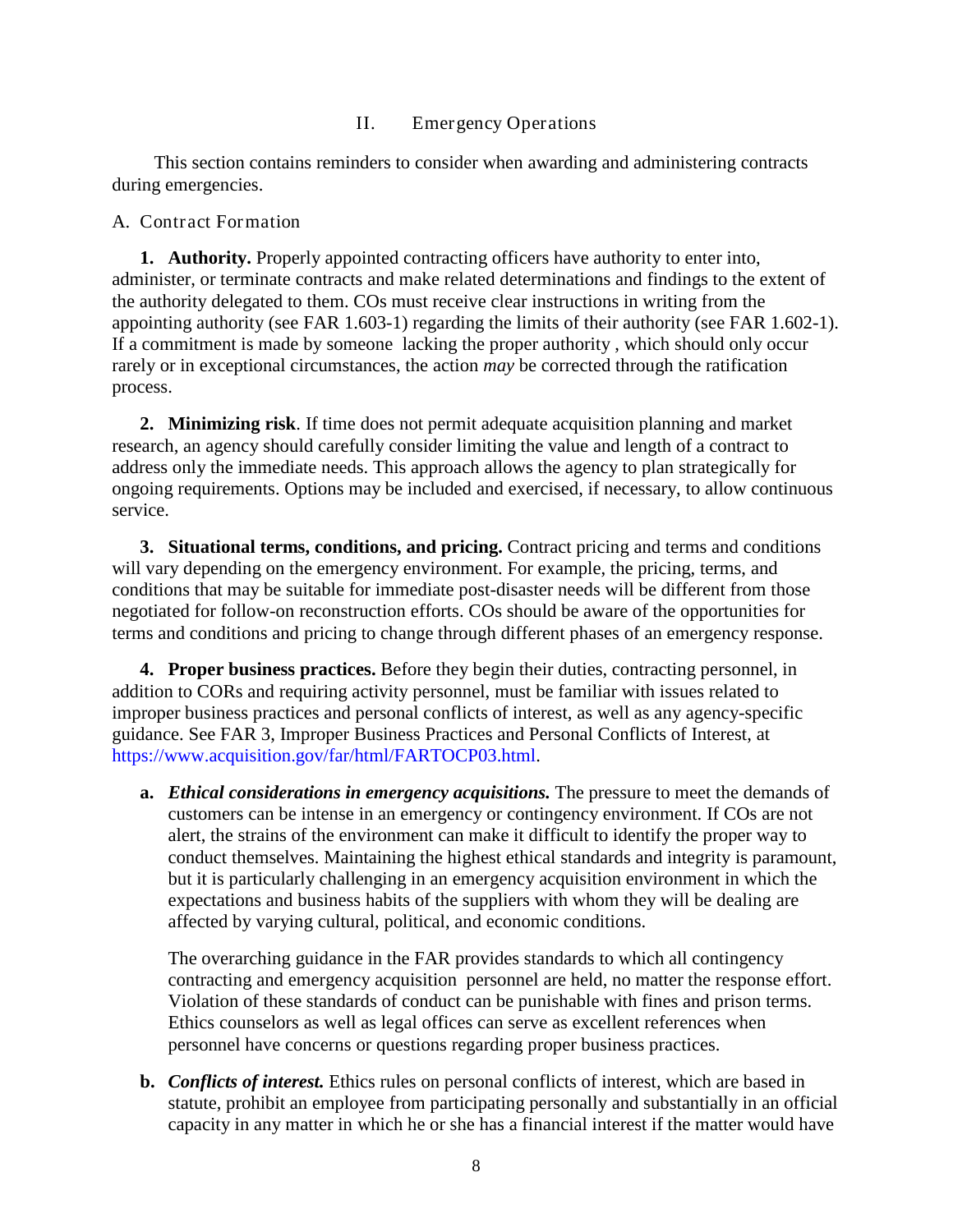a direct and predictable effect on that financial interest. This prohibition extends not only to employees' own financial interests, but also to those of people they are related to or closely associated with. In cases of a conflict of interest, personnel must remove themselves from acting on that matter in an official capacity. This is especially true with respect to procurement: if an individual's official involvement in a procurement creates even the appearance of a conflict of interest, they should remove themselves from that matter and seek legal advice.

Figure 3 contains guidance on fraud.

#### **Figure 3. Fraud**

Contracting officers play a crucial role in identifying, preventing, and reporting fraud. Some common fraud instances are accepting bribery, kickbacks, or gratuities; falsifying or altering documents; rigging bids; and delivering or offering counterfeit or unapproved source parts.

Contracting officers should be familiar with some common fraud indicators. Fraud indicators include frequent customer complaints of poor quality of supplies or services, which could indicate that contractors are delivering something less than what was paid for; an abnormal increase in supply items such as automotive parts, tools, and individual equipment, which could indicate that the items may have been diverted for personal use or resale.

Contracting officers should minimize situations that could enable fraud by, for example, ensuring that contract performance is monitored and that proper checks and balances are in place (for example, ensuring that different individuals are responsible for ordering and confirming receipt of or accepting the goods or services). Finally, contracting officers should train CORs and COTRs, quality assurance evaluators, and government purchase card holders on basic fraud awareness, identification, prevention, and reporting.

#### **5. Sources.**

- **a.** *Small businesses.* When consistent with preferences provided to local businesses (described below), agencies should provide maximum contracting opportunities for small businesses. Use of simplified acquisition procedures should make it easier for agencies to do business with these sources.
- **b.** *Local businesses.* The Robert T. Stafford Disaster Relief and Emergency Assistance Act, P.L. 93-288 (the Stafford Act), as amended, was enacted to support local economies adversely affected by emergencies. Agencies must perform market research on local business capabilities and give preference to those local firms capable of performing the requirement. In addition, the Local Community Recovery Act of 2006, P.L. 109-218, which amended the Stafford Act, adds a local firm set-aside requirement for debris clearance, distribution of supplies, reconstruction, and other major disaster or emergency area assistance activities. According to FAR 26.202-1(c), the CO must also determine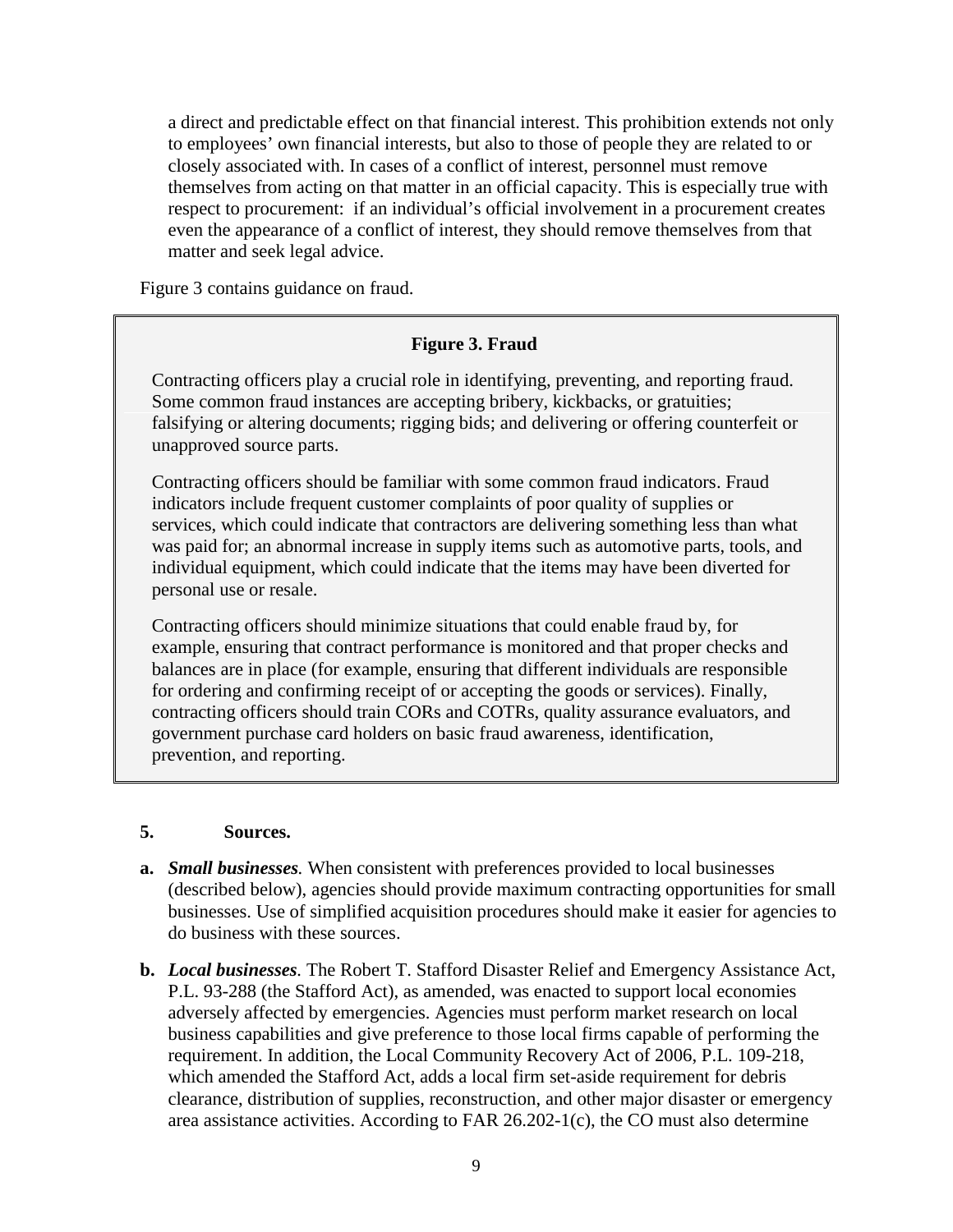whether a local area set-aside should be further restricted to small businesses in the local set-aside area. (See FAR 6.207 and 26.2 for implementation of those disaster or emergency assistance activities and the provisions to include in applicable contracts when using those preferences or set-asides.)

- **c.** *Pre-positioned contractors.* Agencies are encouraged to seek out pre-positioned contractors to facilitate a timely emergency response. The pre-positioned contractors with products and services often needed for emergency response are available at sites such as the following:
	- GSA Disaster Relief and Emergency Preparedness Aisle, at [https://www.gsaadvantage.gov/advgsa/advantage/search/specialCategory.do?BV\\_Ses](https://www.gsaadvantage.gov/advgsa/advantage/search/specialCategory.do?BV_SessionID=@@@@1098471824.1288644885@@@@&BV_EngineID=ccdhadellffmdikcflgcefmdgfhdgjn.0&cat=ADV.DR) [sionID=@@@@1098471824.1288644885@@@@&BV\\_EngineID=ccdhadellffmdi](https://www.gsaadvantage.gov/advgsa/advantage/search/specialCategory.do?BV_SessionID=@@@@1098471824.1288644885@@@@&BV_EngineID=ccdhadellffmdikcflgcefmdgfhdgjn.0&cat=ADV.DR) [kcflgcefmdgfhdgjn.0&cat=ADV.DR](https://www.gsaadvantage.gov/advgsa/advantage/search/specialCategory.do?BV_SessionID=@@@@1098471824.1288644885@@@@&BV_EngineID=ccdhadellffmdikcflgcefmdgfhdgjn.0&cat=ADV.DR)
	- GSA Wildland Fire and Equipment Aisle, [https://www.gsaadvantage.gov/advgsa/advantage/search/specialCategory.do?BV\\_Ses](https://www.gsaadvantage.gov/advgsa/advantage/search/specialCategory.do?BV_SessionID=@@@@0266677814.1288645062@@@@&BV_EngineID=ccddadelldmlddkcflgcefmdgfhdfgl.0&cat=ADV.FIRE) [sionID=@@@@0266677814.1288645062@@@@&BV\\_EngineID=ccddadelldmldd](https://www.gsaadvantage.gov/advgsa/advantage/search/specialCategory.do?BV_SessionID=@@@@0266677814.1288645062@@@@&BV_EngineID=ccddadelldmlddkcflgcefmdgfhdfgl.0&cat=ADV.FIRE) [kcflgcefmdgfhdfgl.0&cat=ADV.FIRE](https://www.gsaadvantage.gov/advgsa/advantage/search/specialCategory.do?BV_SessionID=@@@@0266677814.1288645062@@@@&BV_EngineID=ccddadelldmlddkcflgcefmdgfhdfgl.0&cat=ADV.FIRE)
	- Interagency Contract Resource List, at [https://contractdirectory.gov/contractdirectory/.](https://contractdirectory.gov/contractdirectory/)
- **d.** *Pre-identified contractors.* When contractors complete the Central Contractor Registration (CCR), at [www.ccr.gov,](http://www.ccr.gov/) they can designate their potential availability to provide disaster response products and services. COs and agency personnel planning acquisitions should consult the Disaster Response Registry at [www.ccr.gov](http://www.ccr.gov/) for information on these firms. (Disaster response contractors can be located using the Advanced Search in CCR.)

**7. Contract types**. As a general matter, the government assumes less risk by entering into some variation of a fixed-price contract. Fixed-price contracts place the maximum risk and full responsibility for profit or loss on the contractor. These contract types tie payment to tangible results—for example, a completed and delivered product and their use is required when acquiring commercial items. FAR 16.101 contains general guidance on selecting contract types. The use of letter contracts is discussed in Part III of this guide.

Agencies may use time-and-materials (T&M) and labor-hour (LH) contracts for commercial services under specified conditions. For example, a T&M or LH contract may be appropriate if it is not possible, when placing the contract or order, to estimate the extent or duration of the work or to anticipate costs with any reasonable degree of certainty. These circumstances must be established and should not be assumed simply because an emergency exists. FAR 16.601 addresses the use of T&M and LH contracts. For guidance on the use of T&M and LH contracts involving commercial item acquisitions, see FAR 12.207 and FAR 52.212-4, Alternate I.

**8. Posting notice of contract actions**. As a general matter, the FAR requires that actions over \$25,000 be synopsized on FedBizOpps at [https://www.fbo.gov.](https://www.fbo.gov/) Notice need not be provided when an exception at FAR 5.202 applies. For example, a synopsis is not required if unusual and compelling urgency precludes competition to the maximum extent practicable (applied to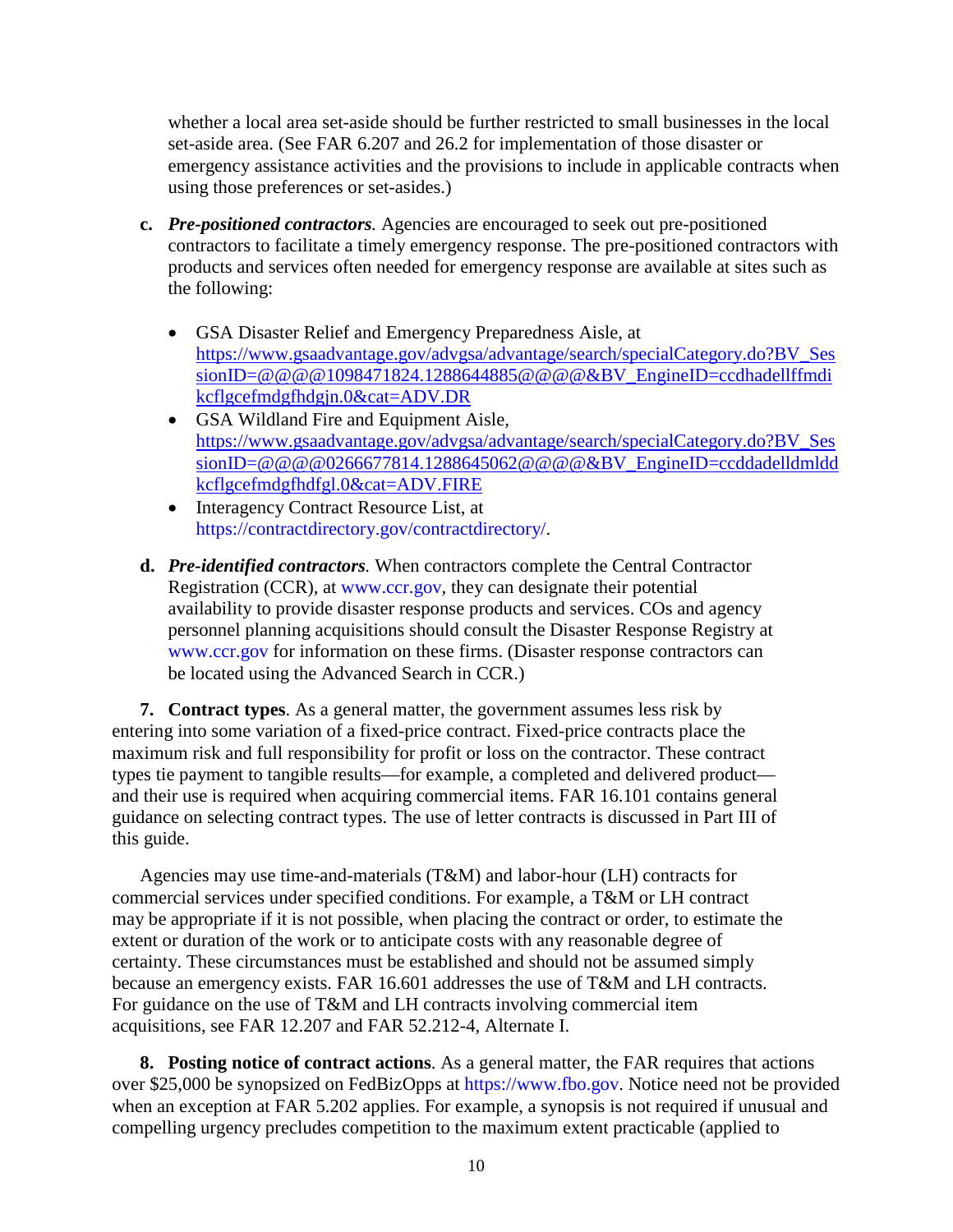simplified acquisitions under FAR 13), and if the government will be seriously injured if the agency complies with the required wait periods stated in FAR 5.203. For synopsized procurements, FAR 5.102 requires that agencies also make available, through FedBizOpps, solicitations and other information pertinent to the acquisition. However, this requirement does not apply when disclosure would compromise national security, when it is not cost effective or practicable to post a particular file on FedBizOpps, or when the agency's senior procurement executive makes a written determination that access through FedBizOpps is not in the government's interest. See FAR 5.102(a)(5).

**9. Contractor responsibility determinations**. Contracts may be awarded only to responsible prospective contractors that meet the requirements of FAR 9.104. The requirement for determinations of contractor responsibility is not waived during emergency operations. The specific requirements for determining a prospective contractor's responsibility may vary by agency and dollar value of the acquisition. See FAR 9.105-2 and agency supplements.

**10. National Interest Action (NIA) code**. An NIA code may be created by GSA in the Federal Procurement Data System–Next Generation (FPDS-NG) to consistently collect data on contract actions related to emergency or contingency responses or other nationally significant events. An NIA also can be created and used for situations other than emergencies. COs are advised to determine whether an NIA applies to the subject procurement and the NIA beginning and end date (if one is available) as they enter procurement actions into FPDS-NG.

#### **11. Competition exceptions**.

- **a.** *Exceptions to full and open competition.* FAR 6.302 allows several exemptions from providing for full and open competition that can be utilized during an emergency, including only one responsible source, unusual and compelling urgency, national security, award to a particular source to maintain the supplier in case of a national emergency, or the public interest. COs should keep in mind that, although the competition requirements of FAR 6 can be waived for acquisitions that present an unusual and compelling urgency, the FAR requires the CO to solicit from as many potential sources as practicable under the circumstances (FAR 6.301(d)). Further, COs must limit the duration of the contracts to 1 year unless the head of the agency determines that exceptional circumstances apply (FAR 6.302-2(d)).
- **b.** *Test program for certain commercial items.* Acquisitions conducted under simplified acquisition procedures are exempt from the requirements in FA[R 6](https://www.acquisition.gov/far/current/html/FARTOCP06.html#wp280339) unless the test program for certain commercial items is conducted on a sole-source or brand-name basis (when the agency solicits and negotiates with only one source. All simplified acquisitions need to be documented, including techniques used to document a fair and reasonable price, and appropriate reviews should be made in accordance with applicable agency procedures. Each justification must include enough information to provide a clear understanding of why the action was taken. Table 1 identifies the various approving officials for certain sole-source contracts.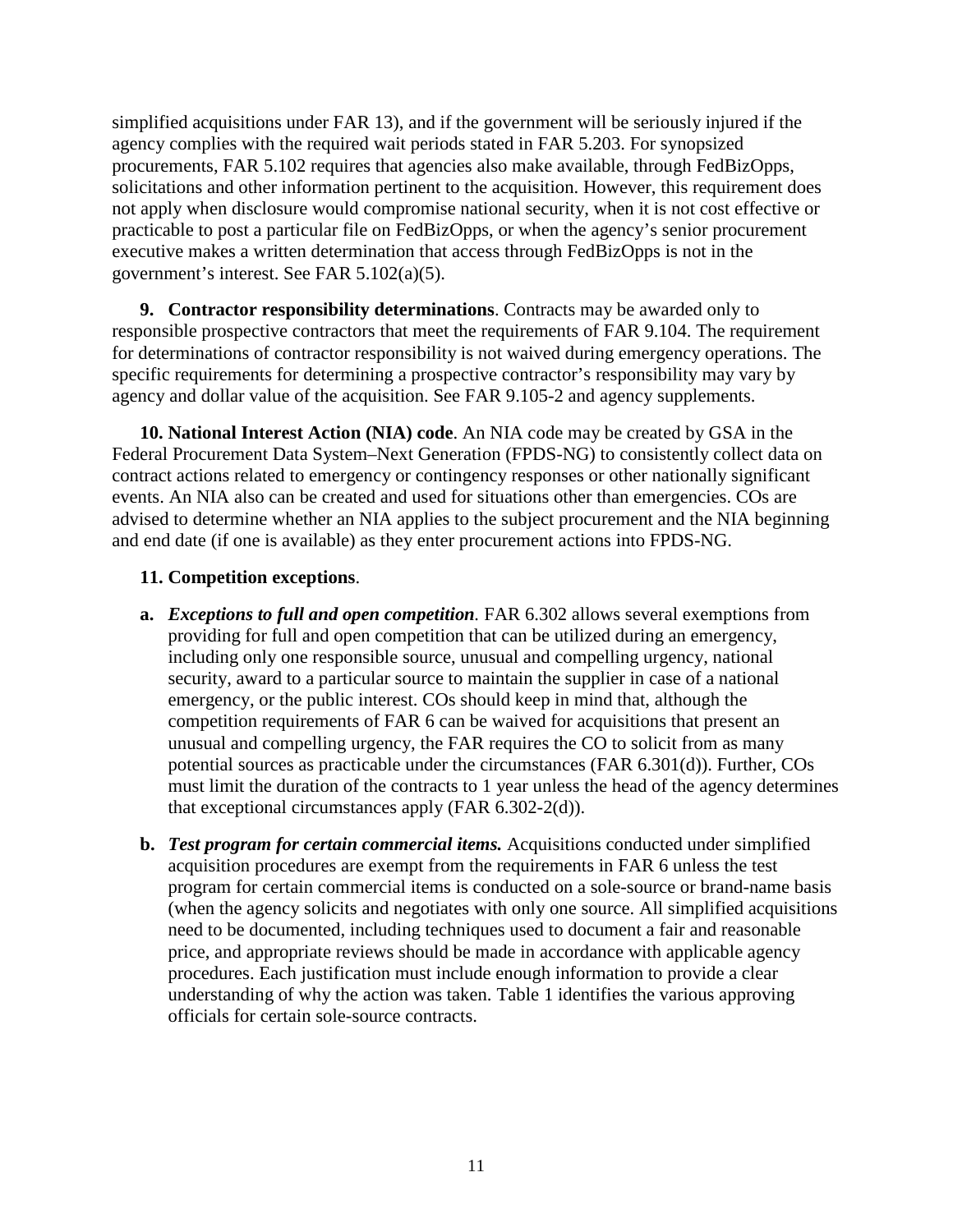| Value of sole-source contract                                                                            | <b>Approving official</b>                                                                                                                                                          |  |
|----------------------------------------------------------------------------------------------------------|------------------------------------------------------------------------------------------------------------------------------------------------------------------------------------|--|
| Over $$150,000$ but not<br>exceeding \$650,000                                                           | Contracting officer unless a higher approval level is<br>established in accordance with agency procedures. See<br>FAR 6.304(a)(1) and 13.501(a)(2)(i).                             |  |
| Over \$650,000 but not<br>exceeding \$13 million                                                         | Competition advocate for the procuring activity designated<br>pursuant to FAR 6.501 or an official described in FAR<br>$6.304(a)(3)$ or $(a)(4)$ . This authority is nondelegable. |  |
| Over \$13 million but not<br>exceeding \$64 million (\$87)<br>million for DoD, NASA, and<br>Coast Guard) | Head of the procuring activity or the official described in<br>FAR $6.304(a)(3)$ or $(a)(4)$ . This authority is nondelegable.                                                     |  |
| Over \$64 million (\$87 million<br>for DoD, NASA, and Coast<br>Guard)                                    | Senior procurement executive. This authority is<br>nondelegable except as provided in FAR $6.304(a)(4)$ .                                                                          |  |

**12. Fair and reasonable pricing**. If adequate price competition is not available, agencies must be prepared to apply other techniques to determine price reasonableness. For example, if only one offer is received, the CO should analyze the price using market research (FAR 15.404- 1). Specifically, COs should compare the proposed price with prices found reasonable on previous purchases or for similar items in a related industry. An independent government cost estimate can also be used to determine price reasonableness. COs should remember that an offered price in and of itself does not establish fairness and reasonableness just because the price appears in a catalog, an advertisement, or on a price list. (See FAR 13.106-3(a)(2).) Finally, the CO analyzing price reasonableness should be cognizant of situational factors directly influencing pricing inclusive of the challenges with FOB destination pricing for delivery to a disaster area. For instance, bottled water delivered to a hazardous area may be priced differently than bottled water available under normal conditions. High-demand items, such as lumber, generators, or tents, may command a higher price as well. Contractors may also face difficulties acquiring insurance or financing if operating in a disaster recovery area, which could affect pricing.

**13. Documentation**. Decisions should be appropriately documented to adequately explain the basis for actions taken. The length of explanation is less important than the clarity of the rationale for actions taken, which may be critical for planning future actions for similar needs within short time frames. Managers, auditors, or other oversight officials evaluating the agency's performance may also review documentation.

Contract files are created and maintained to serve as a background on the informed decisions at each step of the acquisition process, provide information for internal reviews and investigations, and furnish essential facts in the event of litigation or congressional inquiries.

**a.** *Test program for commercial items.* When using the test program for commercial items, FAR 13.501(b) requires the contract file to include (1) a brief written description of the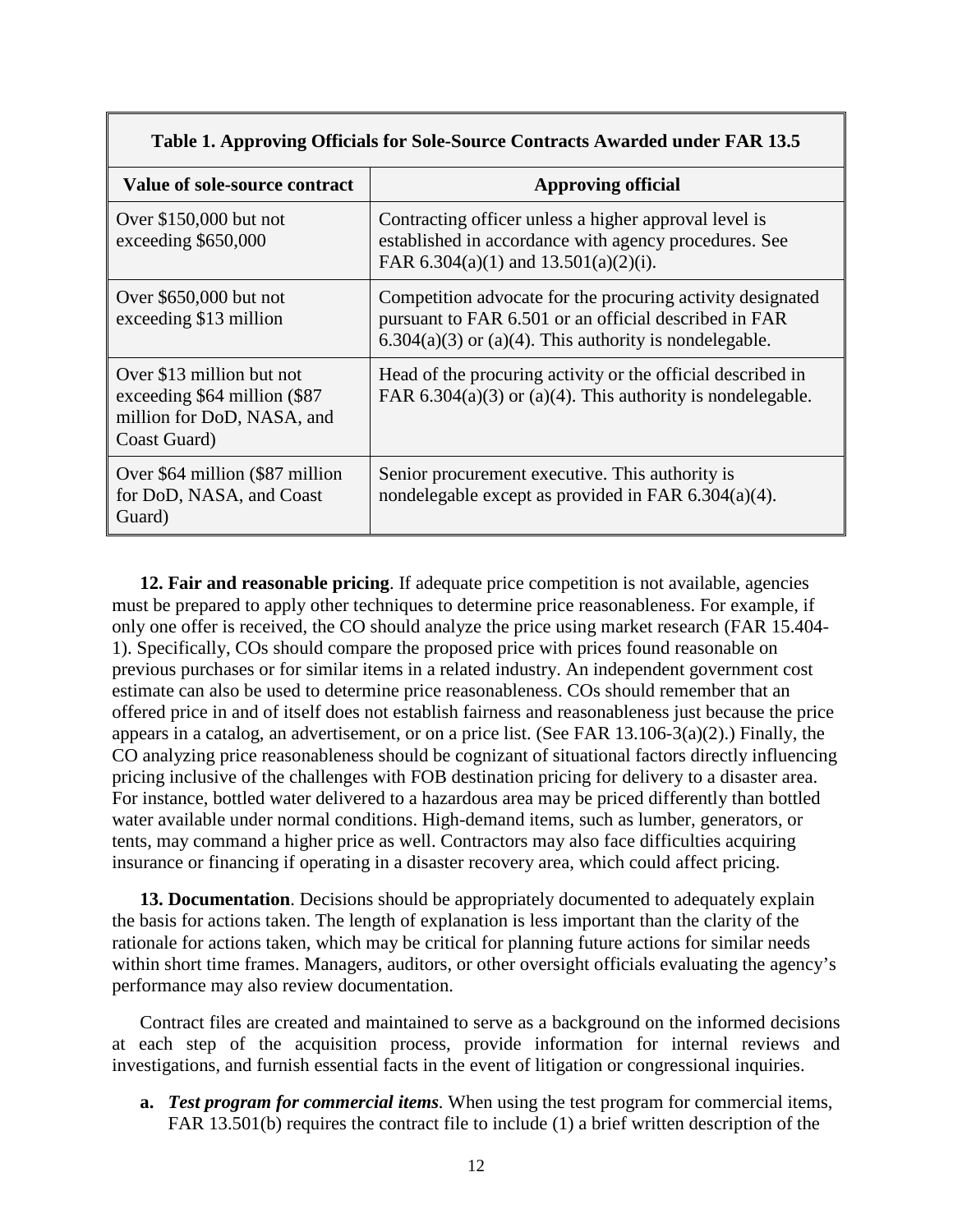procedures used in awarding the contract, (2) the number of offers received, and (3) an explanation, tailored to the size and complexity of the acquisition, of the basis for the contract award decision. Files should note any FAR 13.500(e) flexibility used. Agencies that use this authority frequently should consider developing templates to address these documentation requirements.

**b.** *Price reasonableness.* If price reasonableness is difficult to adequately determine because of the nature of the emergency, the CO should document the situation, including efforts to determine price reasonableness. For example, if price analysis and review of uncertified cost data are inconclusive but the agency moves forward in the government's best interest, this business decision should be described in the file. This information will enable subsequent buyers to understand the circumstances surrounding the prices paid and consider appropriate alternatives to prevent or mitigate this situation when meeting future needs.

#### B. Contract Administration and Management Oversight

Effective contract administration is as critical to the achievement of results during an emergency as it is in any other situation. Appropriate surveillance is needed to ensure timely and satisfactory contract performance. Agencies may need to adjust their practices to the circumstances at hand, because there are no raised administration thresholds for awards made using emergency procurement flexibilities. It may be necessary, for example, to use risk management in inspecting fewer deliverables or significantly streamline COR/COTR appointment practices. Alternatively, the agency may consider establishing an agreement with personnel from another agency in the area where delivery is to occur to conduct inspections. GSA and DCMA offer contract administration services and DCAA performs contract audits.

CORs/COTRs are essential partners in contract administration. Although the CO will not usually appoint a COR/COTR under the simplified acquisition threshold (SAT), the unique characteristics of the emergency or the use of emergency flexibilities may lead to situations in which such an appointment is in the best interest of the government. In general, CORs/COTRs should

- be appointed in writing,
- be given specific responsibilities,
- be trained commensurate with their responsibilities,
- document their actions fulfilling the appointment,
- monitor contractor performance, and
- notify the CO of any concerns.

CORs/COTRs will often need to coordinate with other acquisition support personnel to fulfill their appointment and should be aware of how to contact those individuals in the emergency environment.

Agencies should consider creating a risk mitigation board to manage the increased risks during an emergency. Such boards allow for increased communication, clear policy direction, and effective resource utilization. The board is most effective when integrated in the agency's management structure and when composed of key agency stakeholders. In a multiagency emergency, the lead agency should consider bringing in key players from the other entities involved—both government and nongovernmental organizations—to, for example, gain visibility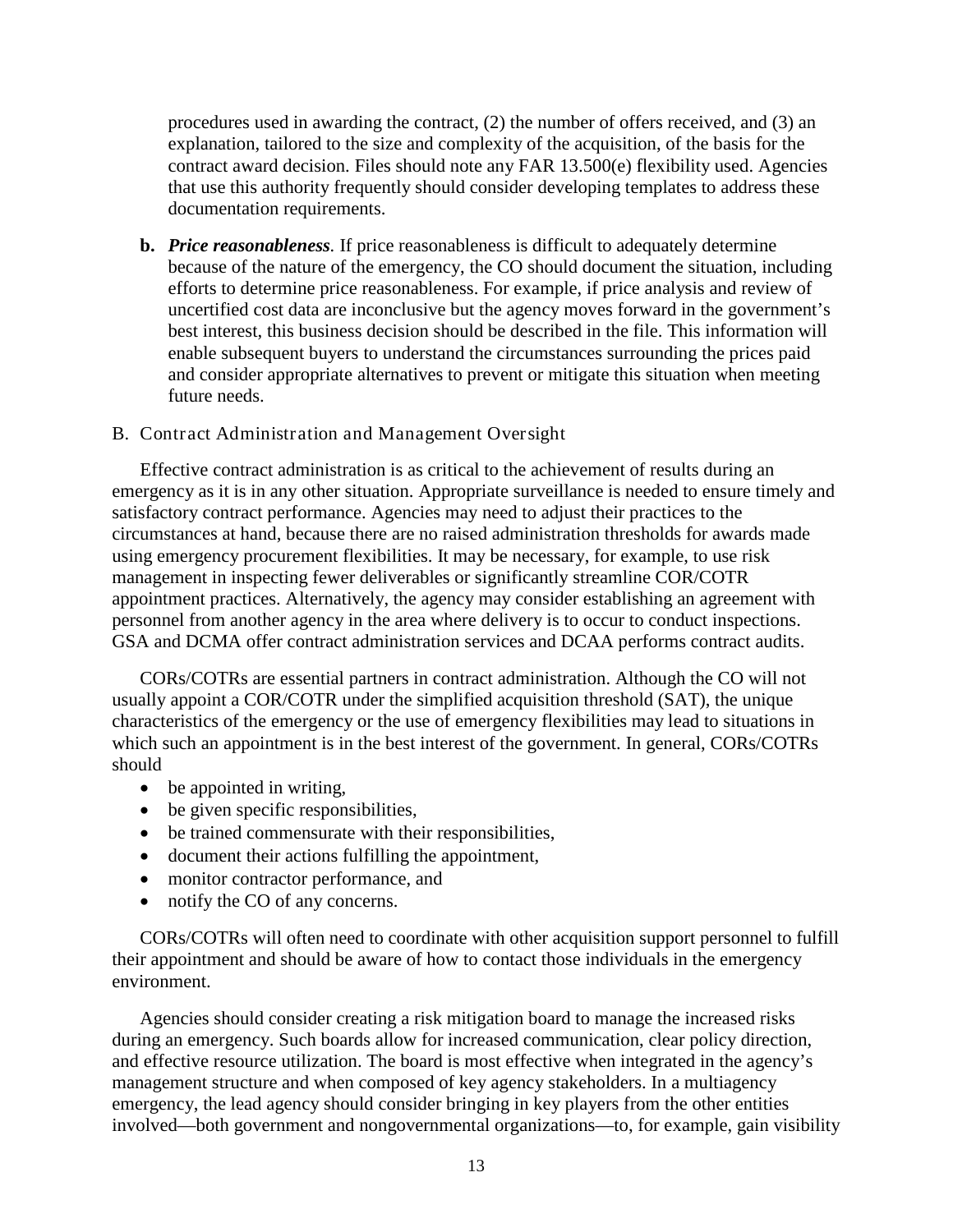into what the other entities are doing, reduce the competition for the same resources, and eliminate duplication of purchases.

Agencies should develop emergency assessment plans to review the results from sampling their emergency acquisitions. They should pay particular attention to transactions conducted using emergency acquisition flexibilities, including any increased thresholds, sole-source transactions of a high-dollar value, and any other acquisitions considered risky, including those involving complex technical requirements or marketplace solutions. A good assessment plan may include elements addressing requirements identification, acquisition execution, and contract management. Figure 4 is checklist of the types of issues to be addressed.

#### **Figure 4. Types of Issues Addressed in a Good Assessment Plan**

Requirements identification:

- $\checkmark$  Did the agency order the correct quantity of supplies?
- $\checkmark$  Was the scope of work appropriate for the emergency?
- $\checkmark$  Did the description of the requirement accurately reflect what the government needed?
- $\checkmark$  Did the agency have the authority to make the purchase?
- $\checkmark$  Was the product or service appropriately acquired by the agency?
- $\checkmark$  Were adequate funds available?
- $\checkmark$  Did the agency use existing contract vehicles?

Acquisition execution:

- $\checkmark$  Were prices documented as fair and reasonable?
- $\checkmark$  Was the contract type appropriate for the acquisition?
- $\checkmark$  Was competition maximized?
- $\checkmark$  If award was made on a sole-source basis, were efforts taken to limit the value and length of the contract or order?
- $\checkmark$  Were local businesses given preference in accordance with the requirements of the Stafford Act?
- $\checkmark$  Were maximum opportunities provided to small businesses?
- $\checkmark$  Did the agency adjust the quantity, price, or delivery terms at reasonable cost?
- $\checkmark$  Did the person buying the goods and services have the authority to enter into the transaction?
- $\checkmark$  Were interagency contracts considered?

Contract management:

- $\checkmark$  Were CORs/COTRs appointed to oversee performance?
- Did the COR/COTR document performance?
- $\checkmark$  Did the contractor deliver the amount the government ordered?
- $\checkmark$  Did the contractor deliver to the appropriate location?
- $\checkmark$  Were the performance requirements met?
- $\checkmark$  Did someone with the appropriate authority accept the goods or services?
- $\checkmark$  Were invoices reviewed to ensure accuracy and conformance to the contract?
- $\checkmark$  Was the file documented adequately?
- $\checkmark$  Were process improvements identified and considered for implementation?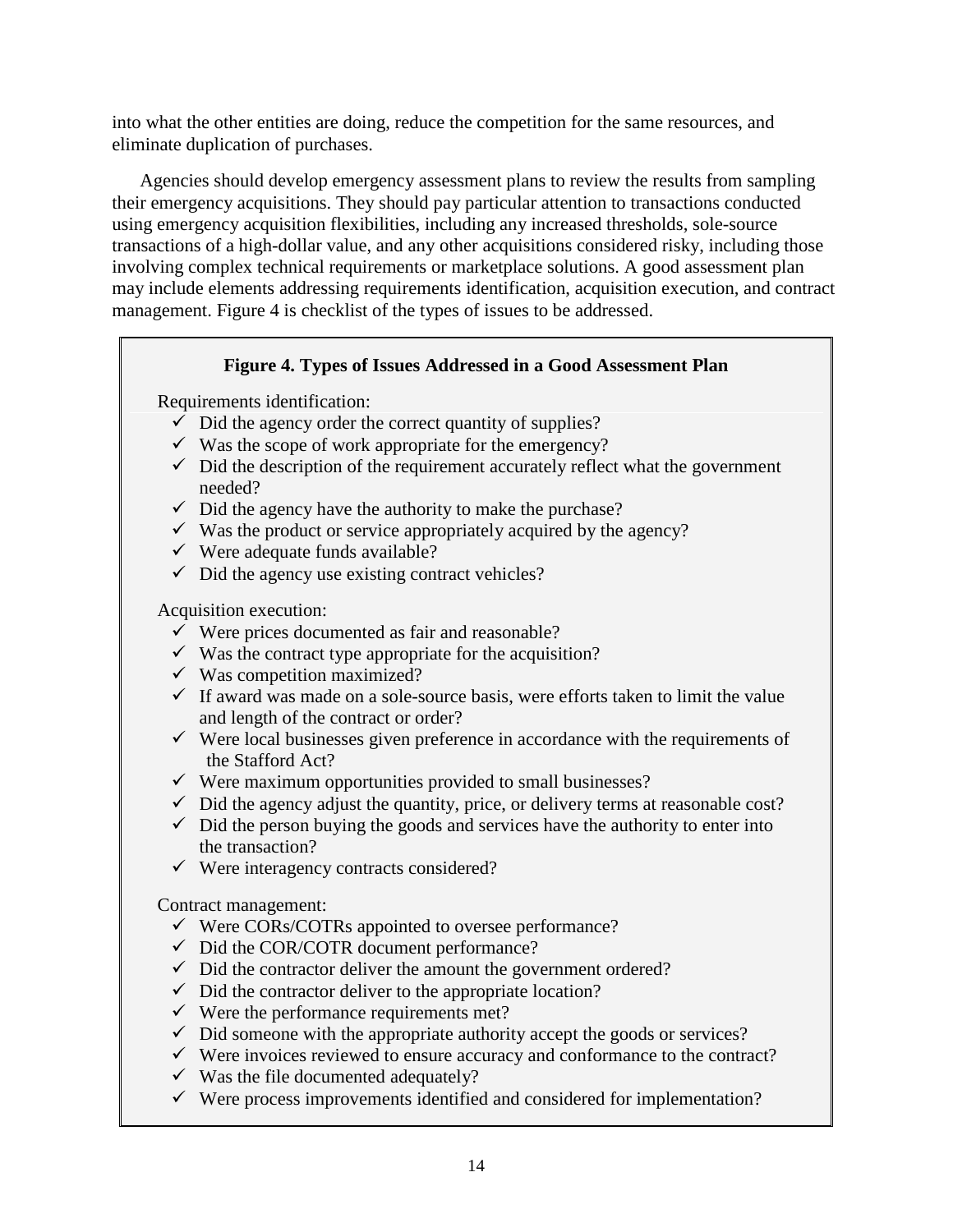#### **III.Acquisition Flexibilities for Emergencies**

FAR 18 addresses acquisition flexibilities that may be used to facilitate and expedite the acquisition of supplies and services during emergency situations. FAR 26.2 contains recent regulations for implementing other socioeconomic programs as part of disaster or emergency assistance activities.

#### A. Generally Available Acquisition Flexibilities

The following authorities are generally available flexibilities that may be particularly beneficial to agencies in emergency situations.<sup>[5](#page-17-0)</sup> This is not an exhaustive list; see FAR 18.1 for additional flexibilities.

**1. Test program for certain commercial items**. Agencies are authorized to use simplified procedures, on a test basis through the end of calendar year 2012, for the acquisition of commercial items in amounts above the SAT. [6](#page-17-1) Contracting officers may use any simplified acquisition procedure provided in FAR 13, subject to specific dollar limitations applicable to the particular procedure selected. This means, among other things, that agencies are

- exempt from the competition requirements in FAR 6;
- not required to establish a formal evaluation plan or competitive range, conduct discussions with vendors, or score quotations from offerors; and
- permitted to limit documentation required in justifying contract award decisions. (See FAR 13.501 for special documentation requirements.)

**2. Interagency acquisitions.** Interagency acquisitions offer important benefits, including efficient access to prequalified sources and the ability to leverage resources. Interagency contracts include the Federal Supply Schedules operated by GSA (see FAR 8.4), multiagency BPAs established under a Multiple Award Schedule (see FAR 8.405-3(a)(4)), government-wide acquisition contracts established under Section 5112(e) of the Clinger-Cohen Act, and multiagency contracts established pursuant to the Economy Act (see FAR 16.505(a)(7)). These contracts offer agencies access to a broad range of goods and services using streamlined procedures that permit rapid response.

Purchases on many interagency contracts, including the Federal Supply Schedules, may be made through "direct acquisition" where the requesting agency (the agency with the requirement) places an order directly against another agency's contract. A number of agencies also offer acquisition assistance to place orders on another agency's behalf. When conducting an assisted acquisition, agencies must take extra precautions to ensure a clear understanding of roles and responsibilities between the requesting agency and the servicing agency (the agency placing the order). Interagency acquisitions under the Economy Act must be supported by a determination and finding (see FAR 17.503).

**3. Multiple award task and delivery order contracts**. When an agency needs to establish a new contract to meet a repetitive requirement, a multiple award contract offers an efficient means of identifying a small number of capable contractors before placing orders. (See FAR 16.504.) The fair opportunity process, described in FAR 16.505(b), governs the placement

 $\ddot{\phantom{a}}$ 

<span id="page-17-1"></span><span id="page-17-0"></span><sup>&</sup>lt;sup>5</sup> See FAR 18 for a list of additional authorities that may be considered.<br><sup>6</sup> Use of this authority may be augmented for emergency procurements. See Subsection B of Part III.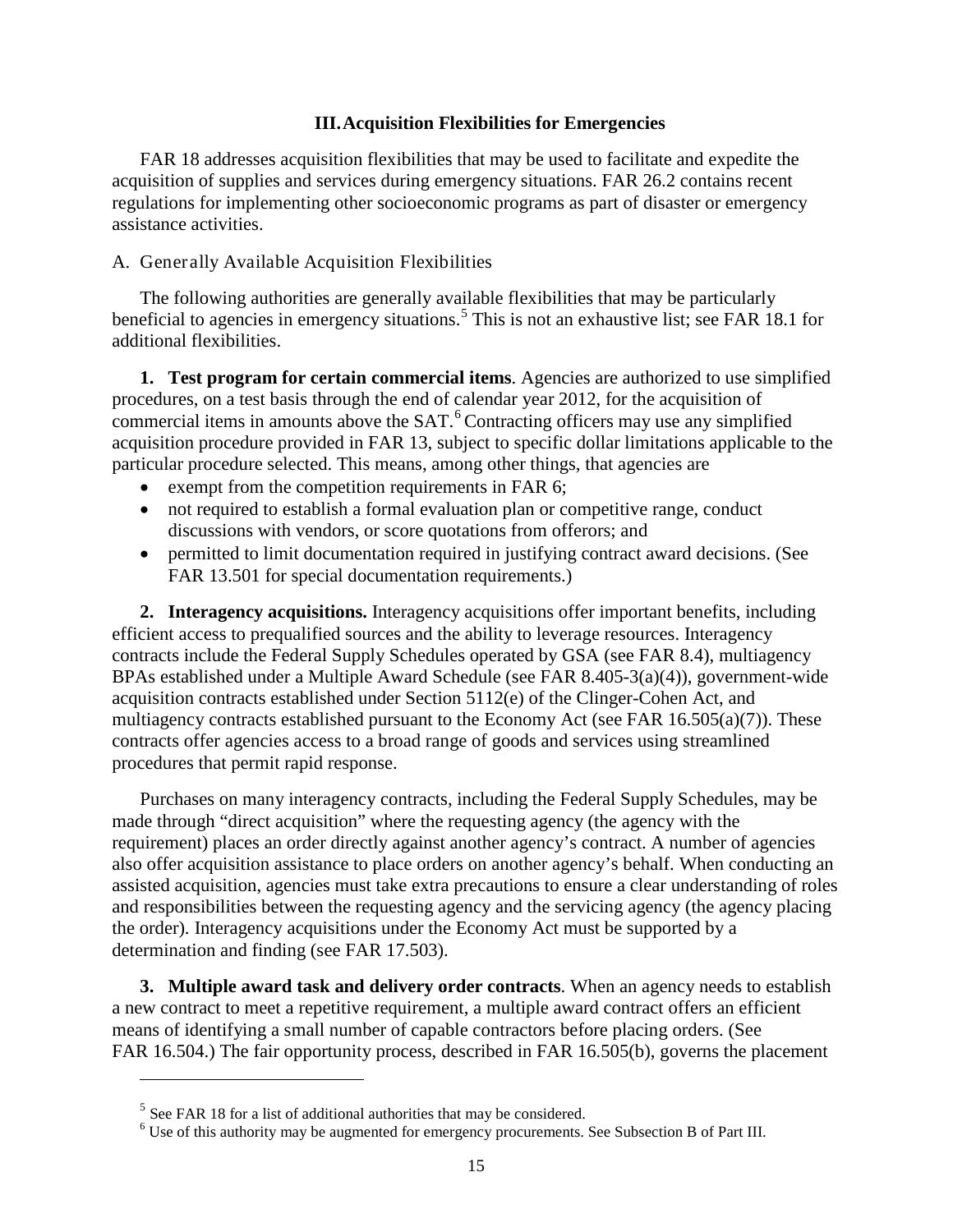of orders under multiple award task and delivery order contracts awarded pursuant to FAR 16.5. This process can accommodate situations in which the effort required to respond to a potential order may be more resource intensive (for example, because requirements are complex or need continued development). For these circumstances, FAR 16.505(b)(1)(iii)(A)(5)(ii) describes a multiphase approach that an agency may use to quickly focus the competition on the contract holders most likely to submit the highest value solutions.

**4. Small business set-asides**. The Historically Underutilized Business Zone (HUBZone) small business, Service-Disabled Veteran-Owned Small Business , and Small Business Administration's 8(a) Business Development programs authorize agencies to acquire goods and services from qualified program participants on sole-source and competitive basis. This authority enables agencies to identify and rapidly enter into contracts with capable small business sources. See FAR 19.13, 19.14, and 19.8 for applicable dollar thresholds and additional requirements.

Agencies will soon be able to consider set-asides for woman-owned small businesses (WOSBs) in industries where women have been identified as underepresented. At the time this document was published, a FAR case was under development to establish a regulatory framework for WOSB set-asides, based on regulations promulgated by the Small Business Administration, available at [http://edocket.access.gpo.gov/2010/pdf/2010-25179.pdf.](http://edocket.access.gpo.gov/2010/pdf/2010-25179.pdf)

**5. Oral solicitations.** FAR 15.203(f) authorizes the use of oral solicitations when processing a written solicitation would delay the acquisition of supplies and services to the detriment of the government and a synopsis is not required (for example, to support contingency operations or emergency situations). Oral solicitations should be used to the maximum extent practicable for acquisitions described in FAR 13.106-1(c) and (d).

**6. Letter contracts.** FAR 16.603 authorizes agencies to enter into a "letter" contract (a written preliminary contractual instrument) when the government's interests demand that work on a requirement start immediately and negotiating a definitive contract is not possible in sufficient time to meet this demand. The undefinitized contract action must include a definitization schedule, and agencies may have additional limitations on their use or approval. Agencies should strive for definitization as soon as possible. Except in extreme cases, the schedule must provide for definitization of the contract within 180 days after the date of the letter contract or before completion of 40 percent of the work to be performed, whichever occurs first.

**7. Other than full and open competition.** FAR 6 allows circumstances permitting other than full and open competition for various reasons, such as when (1) there is only one responsible source, (2) unusual and compelling urgency exists, (3) industrial mobilization or expert services are required, (4) disclosure of the agency's needs would compromise the national security, (5) award to a particular source is required to maintain the supplier in case of a national emergency, (6) other than full and open competition is in the public interest, or (7) full and open competition is precluded by international agreement.

**8. Use of commercial item procedures for acquisitions of noncommercial items.** The CO may use FAR 12.102(g) for any acquisition of services that does not meet the definition of a commercial item if the contract or task order has a value of \$30 million or less, meets the definition of a performance-based acquisition (at FAR 2.101), uses a quality assurance surveillance plan, includes performance incentives where appropriate, specifies a firm-fixed price for specific tasks to be performed or outcomes to be achieved, and is awarded to an entity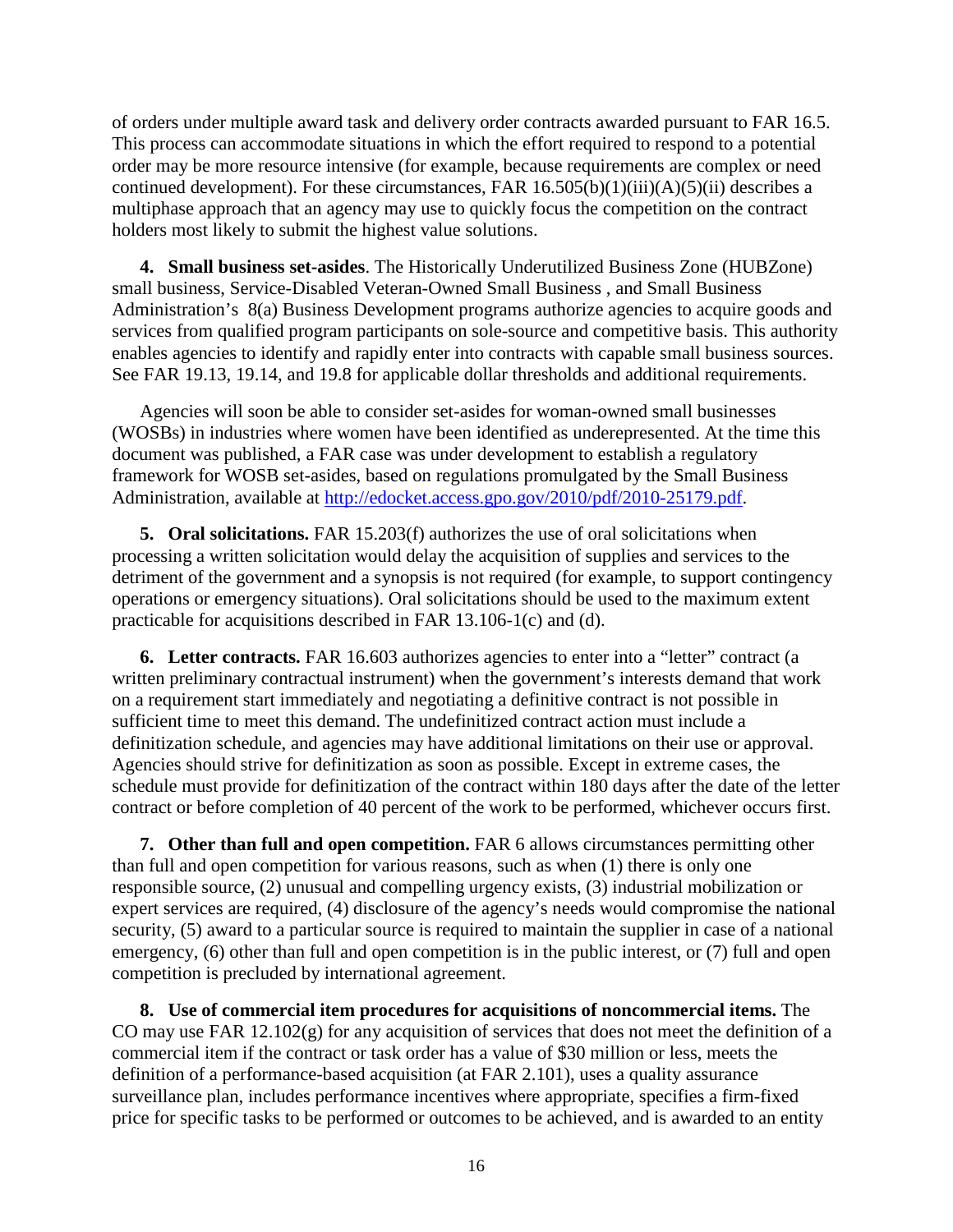that provides similar services to the general public under terms and conditions similar to those in the contract or task order. See FAR  $12.102(g)$ .<sup>[7](#page-19-0)</sup>

**9. Waiver of bid guarantees**. Bid guarantees may be waived on a transactional basis by the chief of the contracting office or as a class waiver by the agency head or designee when it is determined that bid guarantees are not in the best interest of the government. See FAR 28.101-1.

**10. Innovative contracting**. Agencies are fully authorized to innovate and use sound business judgment that is otherwise consistent with law and within the limits of their authority. Agencies should not assume that a new approach is prohibited simply because the FAR does not specifically recognize it. As FAR 1.102-4(e) states, the fact that the FAR does not endorse a particular strategy or practice does not necessarily mean that it is prohibited by law, executive order, or other regulation. Agencies are encouraged to have emergency COs seek legal assistance in these circumstances to identify their options for innovative contracting.

Figure 5 summarizes some of the key provisions in FAR 18.1.

 $\ddot{\phantom{a}}$ 

<span id="page-19-0"></span> $7$  The contract or task order must be entered into on or before November 24, 2013.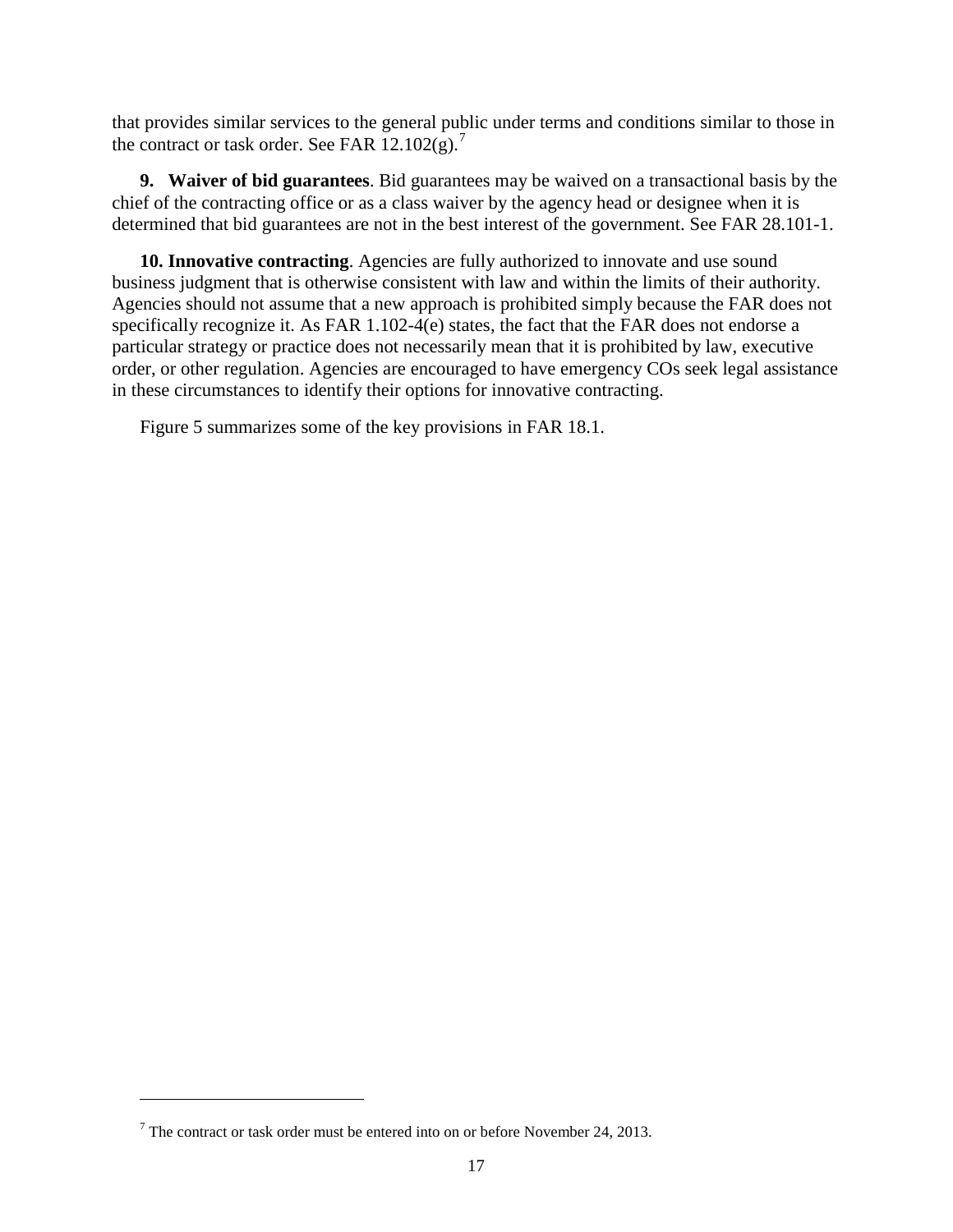#### **Figure 5. Generally Available Acquisition Flexibilities: A Quick Reference to FAR 18.1**

Micropurchases (less than or equal to \$3,000):

- $\checkmark$  The purchase card may be used as an acquisition method (FAR 13.2).
- $\checkmark$  A written contract is not needed.
- $\checkmark$  The Service Contract Act does not apply to purchases of \$2,500 or less, and the Davis-Bacon Act does not apply to purchases of \$2,000 or less.

Acquisitions under the SAT (over \$3,000 to \$150,000):

- $\checkmark$  Various flexibilities are provided in connection with publicizing. For example, an oral solicitation may be efficient for actions up to \$30,000 and other actions for which there is an exception to notice; response time may be less than 30 days provided a response time is reasonable (FAR 5.101, 5.202, 5.203, 13.106-1).
- $\checkmark$  Limited competition is authorized, including soliciting from a single source or use of a brand name specification, but the rationale must be documented (FAR 13.106-3, 11.105).

Acquisitions using the test program for commercial items (over \$150,000 to \$6.5 million):

 $\overline{\smash{\bigtriangledown}}$  Acquisition generally may be treated like a purchase under the SAT with certain exceptions. For example, contracting officers must prepare justification for sole-source (including brand name) acquisitions in accordance with FAR 13.501.

Commercial item acquisitions (over \$6.5 million):

- $\checkmark$  FAR 12 policies and procedures apply, including optional streamlined procedures for evaluation and solicitation.
- $\checkmark$  The wait period after notice and before issuance of a solicitation may be reduced (FAR 5.203(a)).
- $\checkmark$  Based on circumstances, the contracting officer may allow for less than a 30-day response time for receipt of offers (FAR 12.205, 5.203(b)).
- $\checkmark$  In cases of unusual and compelling urgency, justification may be executed after award (FAR 6.302-2 and 6.303-1(d)).
- B. Emergency Acquisition Flexibilities

Acquisition flexibilities intended specifically for emergencies are available

- in support of a contingency operation;
- to facilitate the defense against or recovery from nuclear, biological, chemical, or radiological attack against the United States; and
- when the President issues an emergency declaration or a major disaster declaration.

The flexibilities described in this subsection are in addition to the generally available flexibilities discussed above.

**1. All event emergency acquisition flexibilities**. The following authorities are available during any of the types of emergency situations described below:

**a.** *Relief from registration in Central Contractor Registration.* FAR 4.1102(a)(3) exempts contractors from required registration with the CCR when the contract is an emergency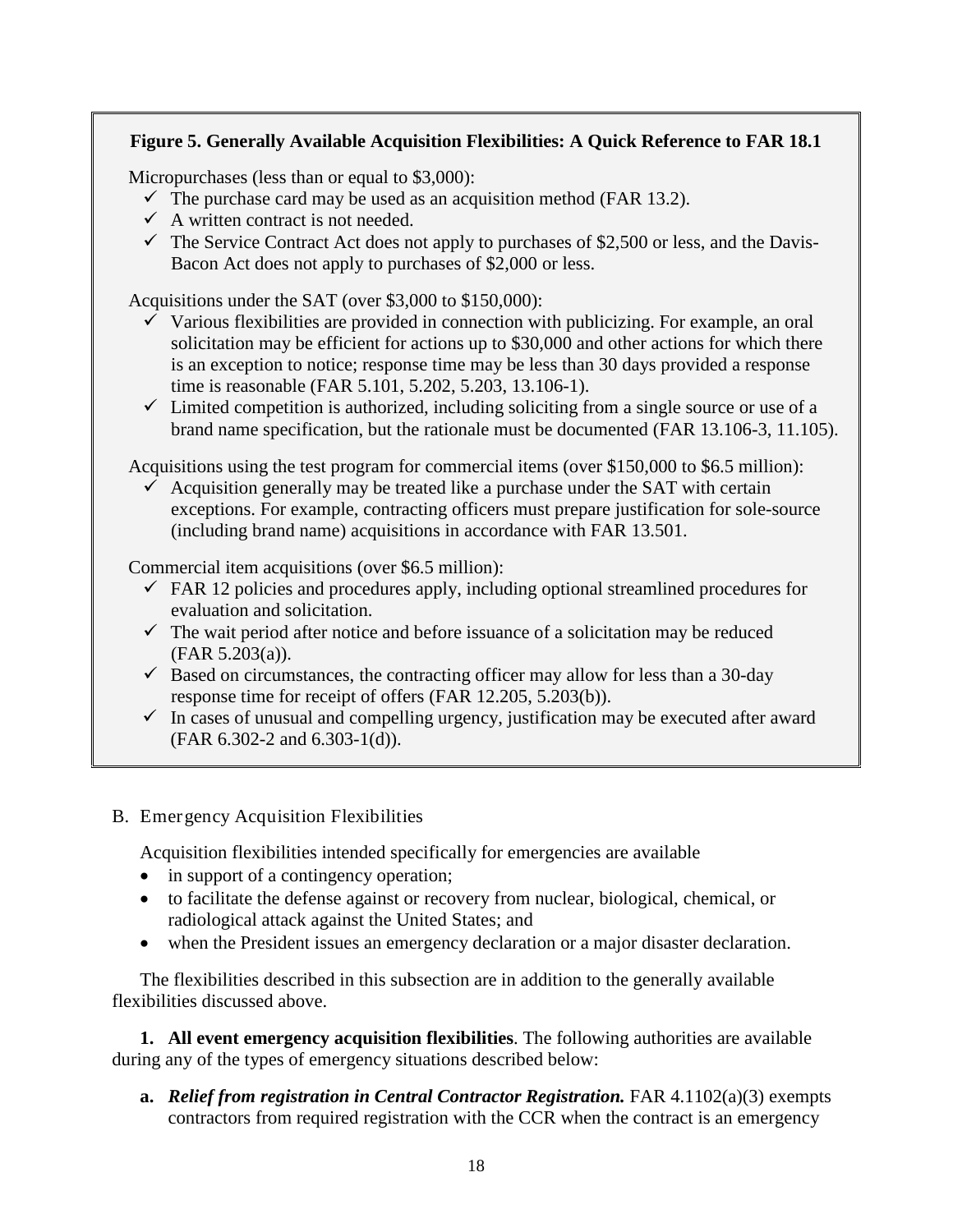acquisition. Though CCR registration is not required prior to award, if practicable, the CO is required to modify the contract or agreement to require registration after award. See FAR 4.1102(b).

**b.** *Relief from use of electronic funds transfer (EFT).* FAR 32.1103(e) exempts contract payments through EFT when the award is in support of emergency operations if EFT is not known to be possible or an EFT payment would not support the objectives of the operation.

**2. Contingency operations.** Certain flexibilities are available during a contingency operation. See FAR 18.201. (Figure 6 summarizes some of the key provisions.) A contingency operation is a military operation designated by the Secretary of Defense as an operation in which members of the armed forces are or may become involved in military actions, operations, or hostilities against an enemy of the United States or against an opposing military force, or results in the call or order to, or retention on, active duty members of the uniformed services under Title 10 of the United States Code (Section 688, 12301(a), 12302, 12304, 12305, or 12306), Title 10 Chapter 15, or any other provision of law during a war or during a national emergency declared by the President or Congress.

#### **Figure 6. Emergency Acquisition Flexibilities: A Quick Reference to FAR 18.2**

All event emergency acquisition flexibilities:

- Relief from registration in Central Contractor Registration (FAR 4.1102(a)(3)).
- $\checkmark$  Relief from use of electronic funds transfer for contract payments under certain conditions (FAR 32.1103(e)).

Contingency operations:

- $\checkmark$  Increased micropurchase threshold (FAR 18.201(b)).
- $\checkmark$  Increased simplified acquisition threshold (FAR 18.201(c)).
- $\checkmark$  Higher dollar limitations for purchase orders, invoices, and vouchers (SF 44s) (FAR 18.201(d)).
- $\checkmark$  Expanded use of simplified acquisition procedures for commercial items (FAR 18.201(e)).

Defense or recovery from certain attacks:

- $\checkmark$  Increased micropurchase threshold (FAR 18.201(a)).
- $\checkmark$  Increased simplified acquisition threshold (FAR 18.202(b)).
- $\checkmark$  Expanded use of simplified acquisition procedures for commercial items (FAR 13.500(e) and 18.202(c)).
- $\checkmark$  Use of commercial item procedures for acquiring noncommercial items (FAR 12.102(f)(1) and (2) and FAR 18.202(d)).

Incidents of national significance, emergency declaration, or major disaster declaration:

- $\checkmark$  Limited use of full and open competition (FAR 6.6 and 26.2).
- $\checkmark$  Local firm or area evaluation preference (FAR 26.202-2).
- $\checkmark$  Temporary waiver of Cargo Preference Act requirements (FAR 47.502(c)).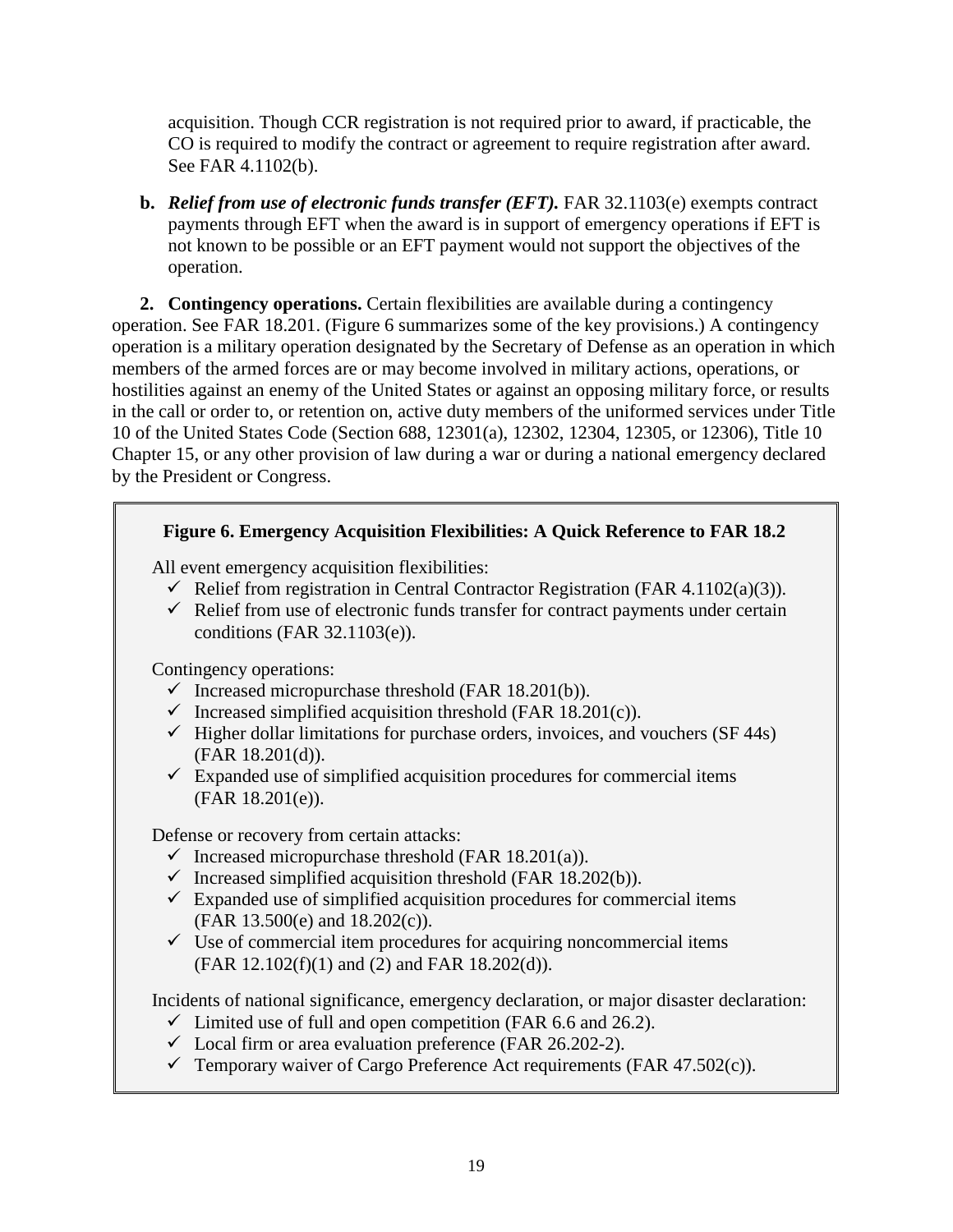During a contingency operation, the following flexibilities are available:

- **a.** *Increased micropurchase threshold.* Purchases under this authority may be awarded without soliciting competitive quotations if the purchaser determines the price to be reasonable. The micropurchase threshold increases from \$3,000 to \$15,000 per transaction within the United States when the head of an agency determines the supplies or services are to be used to support a contingency operation. For purchases outside of the United States, the threshold increases to \$30,000. (See FAR 13.201(g).) However, agencies must be mindful of lower Davis-Bacon and Service Contract Act thresholds. (See FAR 2.101.)
- **b.** *Increased simplified acquisition threshold.* Once a contingency operation has been declared, an agency head may increase the SAT from \$150,000 to \$300,000 for purchases inside the United States and \$1 million for purchases outside the United States, when those supplies or services are used to support the contingency operation. Increasing this threshold will also raise the small business set-aside thresholds. (See FAR 2.101.)
- **c.** *Expanded use of simplified acquisition procedures for commercial items.* When the purchase is in support of a contingency operation, the head of the agency may authorize the use of simplified acquisition procedures to support the purchase of commercial items up to \$12million. (See FAR 13.500(e).)
- **d.** *Higher dollar limitations for purchase order-invoice-vouchers (SF 44s).* The normal threshold for the SF 44 is at or below the micropurchase threshold. Agencies may, however, establish higher dollar limitations for certain purchases made to support a contingency operation. (See FAR 13.306.)

**3. Defense or recovery from certain attacks**. As indicated in FAR 18.202, the following flexibilities are available to support acquisitions to facilitate defense against or recovery from nuclear, biological, chemical, or radiological attack.

- **a.** *Increased micropurchase threshold.* When the agency determines that the supplies or services are to facilitate defense against or recovery from nuclear, biological, chemical, or radiological attack, the micropurchase threshold increases from \$3,000 to \$15,000 per transaction. (See FAR 2.101 and  $13.201(g)(1)(i)$ .) For purchases outside of the United States, the threshold increases to \$30,000.
- **b.** *Increased simplified acquisition threshold.* The head of an agency can increase the SAT from \$150,000 to \$300,000 for purchases inside the United States and \$1 million for purchases outside the United States. (See FAR 2.101.)
- **c.** *Expanded use of simplified acquisition procedures for commercial items.* As above, the test program for certain commercial items allows the use of simplified acquisition procedures up to the \$6.5 million limit. When the purchase is to facilitate defense against or recovery from nuclear, biological, chemical, or radiological attack, the limit can be increased by the agency to \$12 million. (See FAR 13.500(e).)
- **d.** *Use of commercial item procedures for acquiring noncommercial items.* Any acquisition of supplies or services that are to be used to facilitate defense against or recovery from nuclear, biological, chemical, or radiological attack may be treated as an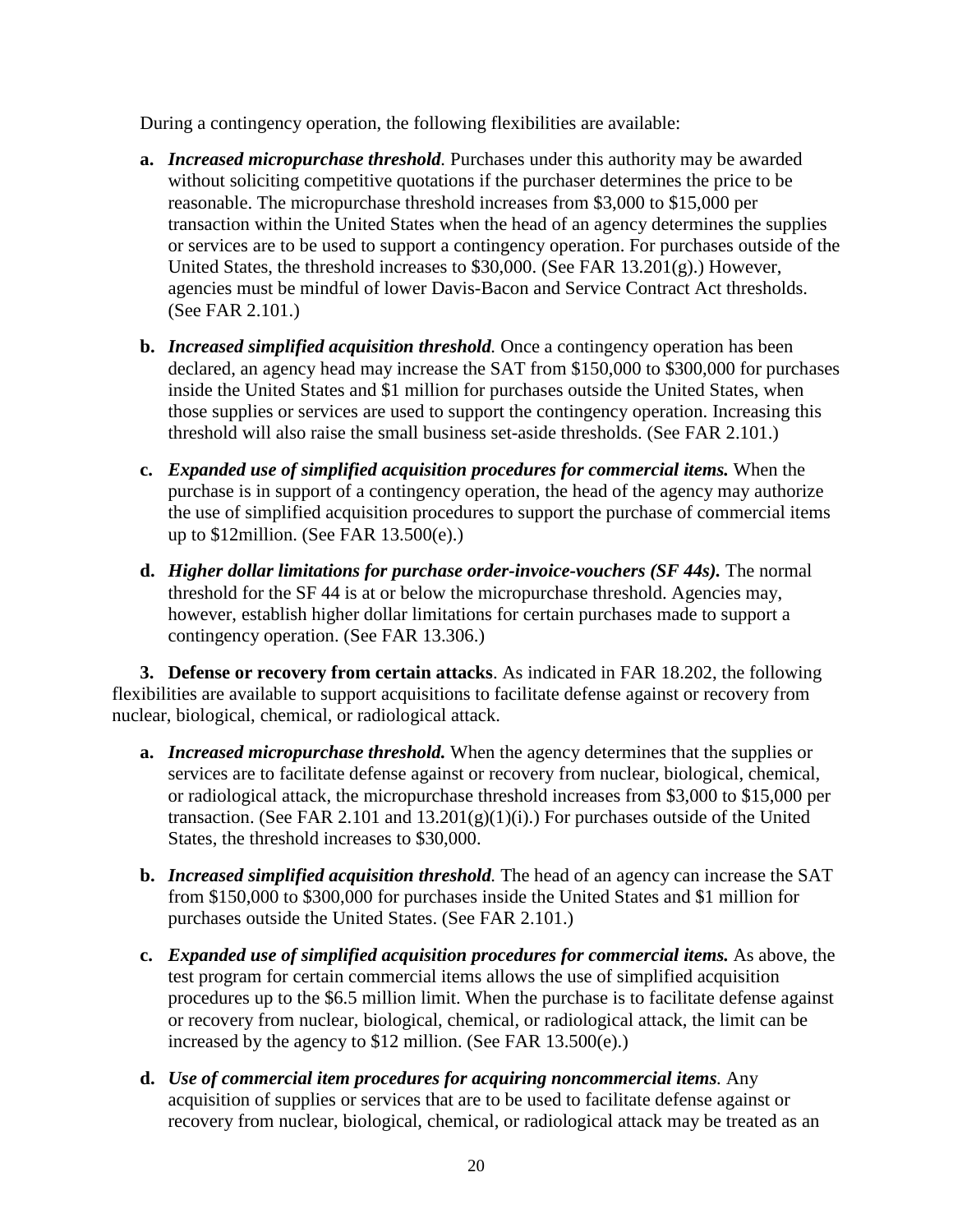acquisition of commercial items under FAR 12. This allows noncommercial items to be purchased using the policies and practices applicable to commercial items. (See FAR 12.102(f)(1).)

**e.** *Cost accounting standards.* As described in FAR 12.5, certain laws cannot be applied to commercial item acquisitions. However, a contract in an amount greater than \$18 million that is awarded on a sole-source basis for an item or service treated as a commercial item, but does not otherwise meet the definition of a commercial item, is not exempt from cost accounting standards or cost or pricing data requirements. (See FAR 12.102(f)(2).)

**4. Incidents of national significance, emergency declaration, or major disaster declaration**. the flexibilities below are available when one of the following is declared: (1) incident of national significance, (2) emergency declaration, (3) national emergency, or (4) a major disaster.

- **a.** *Limited use of full and open competition.* Agencies may limit the use of full and open competition when authorized or required by statute that the acquisition be made through another agency or from a specified source. This includes awards made pursuant to the Robert T. Stafford Disaster Relief and Emergency Assistance Act.(See FAR 6.6 and 26.2.)
- **b.** *Evaluation preference.*The CO may use a local area or local firm preference when contracting for major disaster or emergency assistance activities and when the use of that preference is authorized in agency regulations or procedures. (See FAR 26.202-2.)
- **c.** *Temporary waiver of Cargo Preference Act requirements.* FAR 47.502(c) allows waiver of the Cargo Preference Act requirements when the Congress, the President, or the Secretary of Defense declares that an emergency justifying a temporary waiver exists and so notifies the appropriate agency or agencies. However, for this exemption, the Cargo Preference Act of 1954 requires that preference be given to U.S.-flag vessels when transportation of supplies by ocean vessel is necessary.

Agencies must give preference to local organizations, firms, and individuals when contracting for major disaster or emergency assistance activities when the President has made a declaration under the Robert T. Stafford Disaster Relief and Emergency Assistance Act or must document consideration of potential negative impact. (See FAR 18.203 and 26.2.) The Local Community Recovery Act of 2006, P.L. 109-218, amended the Stafford Act to add a local area set-aside for debris clearance, distribution of supplies, reconstruction, and other major disaster or emergency assistance activities. A local firm set-aside allows only offerors residing or doing business primarily in the area affected by a major disaster or emergency to compete for that work. (See FAR 6.602.)